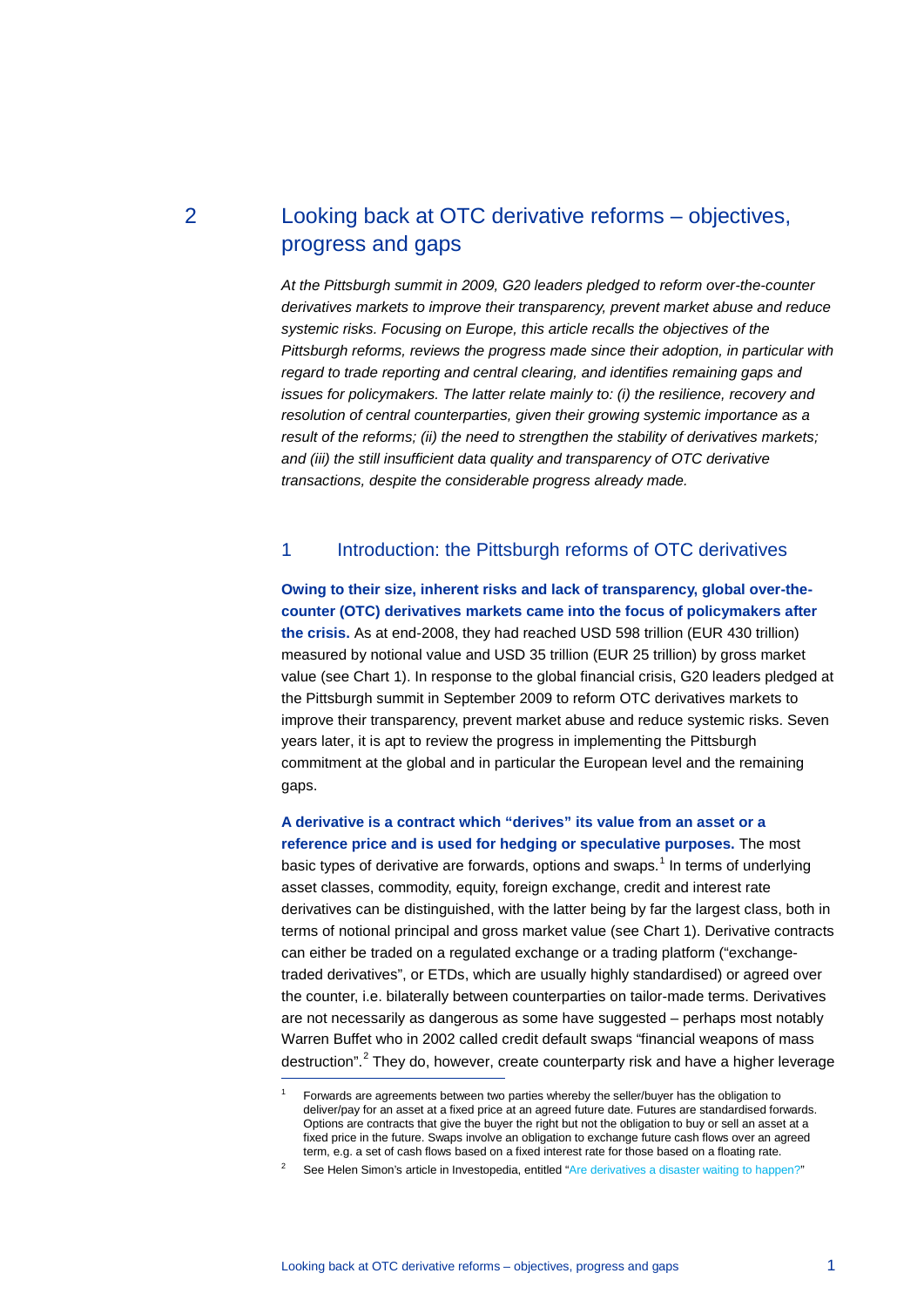than other financial instruments, due to their gearing effect that can magnify gains and losses.

**Derivatives and especially credit default swaps (CDS) were a main factor behind the problems of Lehman Brothers and AIG.** It is therefore not a coincidence that in November 2008, two months after the collapse of Lehman Brothers, the Washington G20 summit listed "increasingly complex and opaque financial products, and consequent excessive leverage" as one of the root causes of the global financial crisis. Supervisors and regulators were therefore asked to "speed efforts to reduce the systemic risks of CDS and over-the-counter (OTC) derivatives transactions and expand OTC derivatives market transparency".<sup>[3](#page-1-0)</sup> The latter was even a high-priority action to be completed prior to 31 March 2009.

## Chart 1 Global OTC derivatives markets





-

**At the Pittsburgh summit in September 2009, G20 leaders committed to increase the resilience and transparency of OTC derivatives markets.** In the Leader's Statement, they called on the G20 Finance Ministers and Central Bank Governors "to reach agreement on an international framework of reform in the following critical areas", including:

H2 H1 H2 H1 H2 H1 H2 H1 H2 H1 H2 H1 H2 H1 H2 H1 2008 2009 2010 2011 2012 2013 2014 2015 2016

 $\overline{0}$ 

10

20

30

40

**Gross market value**

"Improving over-the-counter derivatives markets: All standardized OTC derivative contracts should be traded on exchanges or electronic trading platforms, where appropriate, and cleared through central counterparties<sup>[4](#page-1-1)</sup> by end-2012 at the latest. OTC derivative contracts should be reported to trade repositories. Non-centrally

<span id="page-1-0"></span><sup>3</sup> [Declaration of the Summit on Financial Markets and the World Economy,](http://www.fsb.org/wp-content/uploads/pr_151108.pdf) Group of Twenty (G20), 2008, p. 1, and Action Plan, p. 3, respectively.

<span id="page-1-1"></span><sup>4</sup> The part of the OTC derivatives market served by central counterparties performed better during the crisis due to their stronger risk management and higher transparency of members' exposures.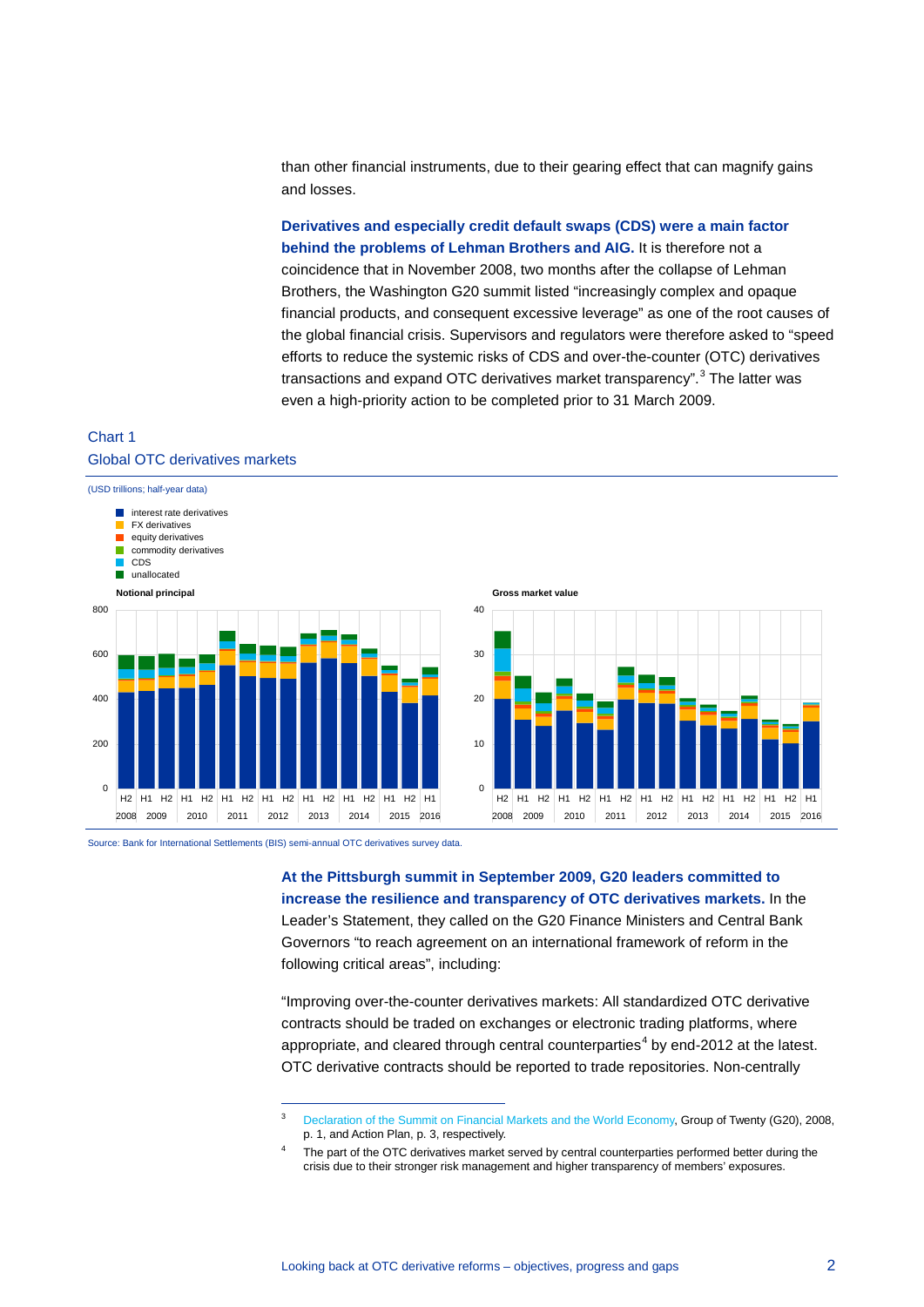cleared contracts should be subject to higher capital requirements. We ask the FSB and its relevant members to assess regularly implementation and whether it is sufficient to improve transparency in the derivatives markets, mitigate systemic risk, and protect against market abuse." [5](#page-2-0)

There have rarely been so few lines that have kept so many busy for so long, as those of the Pittsburgh commitment on OTC derivatives. The implementation of this mandate resulted in an unprecedented wave of new standards and regulations, and led to extensive industry adaptations, both at the global level and in individual jurisdictions, with the ultimate aim of improving transparency, avoiding market abuse and reducing systemic risks of OTC derivatives markets.

**This article focuses on assessing the current situation in the European Union (EU) against the original objectives of the Pittsburgh agenda.** It takes stock of the progress made and identifies remaining gaps with regard to the five elements of the bold Pittsburgh reform agenda<sup>[6](#page-2-1)</sup>:

- reporting all OTC derivative contracts to trade repositories;
- bringing all standardised OTC derivative contracts on exchange; and
- clearing them through central counterparties;
- introducing higher capital requirements for non-centrally cleared contracts;
- regularly assessing whether those four measures are sufficient to "improve market transparency, mitigate systemic risk, and protect against market abuse".

**Central counterparties (CCPs) and trade repositories (TRs) are financial market infrastructures (FMIs) that have become more prominent with respect to OTC derivatives markets as a result of the Pittsburgh reforms.** A CCP interposes itself between the two parties of a securities or derivative trade, becoming the buyer to the seller and vice versa, and taking on the counterparty credit risk (i.e. the risk that one party to the contract defaults).<sup>[7](#page-2-2)</sup> Through this process, as well as through multilateral netting (see Figure 1), the CCP reduces overall credit and liquidity risk and replaces bilateral exposures by a centralised network of exposures between clearing members and the CCP. While the CCP removes members' counterparty risk towards each other, the members are – in addition to their principal positions – exposed to the CCP through their margin payments and contributions to the default fund, which the CCP might use as part of its waterfall of resources if other members default (Figure 2). The risk management tools of a CCP include "initial margin" (a pre-set

<span id="page-2-1"></span><span id="page-2-0"></span><sup>5</sup> [Leaders' Statement – The Pittsburgh Summit,](http://www.fsb.org/wp-content/uploads/g20_leaders_declaration_pittsburgh_2009.pdf) G20, 2009, pp. 8-9.

<sup>6</sup> The G20 summits in Cannes (November 2011) and St. Petersburg (September 2013) added additional aspects to the OTC derivative reform agenda, notably margining requirements for non-centrally cleared derivatives in the case of the former, and the agreement that jurisdictions should defer to the CCP rules of other jurisdictions in the case of the latter, but the gist of the agenda stems from Pittsburgh.

<span id="page-2-2"></span><sup>7</sup> For more detailed explanations of the functioning of CCPs, see for example the webpages of the Deutsche Bundesbank o[n oversight of central counterparties;](https://www.bundesbank.de/Redaktion/EN/Dossier/Tasks/oversight.html?notFirst=true&docId=328228) ["OTC derivatives: new rules, new actors,](https://www.banque-france.fr/fileadmin/user_upload/banque_de_france/publications/Revue_de_la_stabilite_financiere/2013/rsf-avril-2013/FSR17_integral.pdf)  [new risks"](https://www.banque-france.fr/fileadmin/user_upload/banque_de_france/publications/Revue_de_la_stabilite_financiere/2013/rsf-avril-2013/FSR17_integral.pdf), *Financial Stability Review*, No 17, Banque de France, 2013; and Nixon, D. and Rehlon, A., ["Central counterparties: what are they, why do they matter and how does the Bank supervise them?"](http://www.bankofengland.co.uk/publications/Documents/quarterlybulletin/2013/qb130206.pdf), *Bank of England Quarterly Bulletin*, Q2 2013.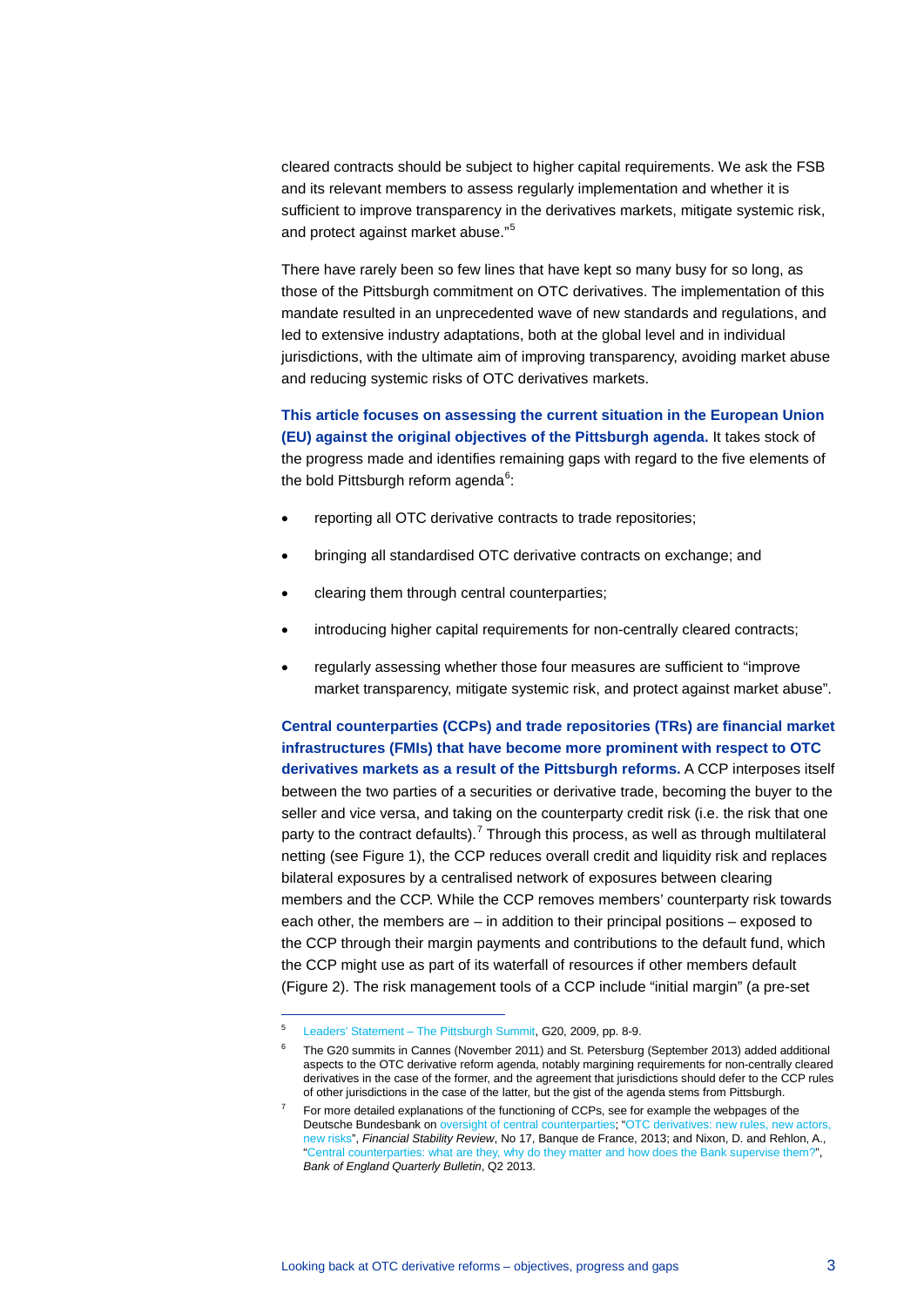amount of collateral posted to the CCP), "variation margin" (payments that become due as a result of changes in market prices) and haircuts applied to collateral. A trade repository is a centralised electronic registry for storing details of individual derivative trades, both cleared and non-cleared (see Section 3.1).

# **Figure 1**  Multilateral netting of CCPs

### **Figure 2**

Waterfall of financial resources if a clearing member defaults on its obligations



Note: CCP calculates and records net obligations from trades ("multilateral netting").

**The remainder of this article is organised as follows:** Section 2 describes the Principles for financial market infrastructures (PFMIs), a key set of global standards influenced by the Pittsburgh commitment as regards CCPs and TRs, and other global guidance and ongoing reform work. Section 3 reviews where Europe stands with regard to the reporting obligation, the clearing obligation and the other elements of the Pittsburgh reforms, which were to a large extent implemented via the European Market Infrastructure Regulation. Section 4 identifies remaining gaps and issues for further reform, in particular in relation to making CCPs more resilient and easier to recover and resolve, strengthening the stability of derivatives markets, and further improving the transparency of OTC derivatives markets. Section 5 concludes.

# 2 Global guidance

### **2.1 Global standards**

-

**As part of a wider regulatory response to the crisis, enhanced standards for FMIs have been adopted around the globe.** On a global level, these include notably the Principles for financial market infrastructures of the Committee on Payment and Settlement Systems (CPSS)<sup>[8](#page-3-0)</sup> and the International Organization of Securities Commissions (IOSCO). In February 2010, the CPSS and IOSCO launched a comprehensive review of three existing sets of standards for systemically important payment systems, securities settlement systems and CCPs, "in support of

<span id="page-3-0"></span><sup>8</sup> The former CPSS was renamed the Committee on Payments and Market Infrastructures (CPMI) in September 2014 and is currently chaired by Benoît Cœuré, Member of the Executive Board of the ECB. See the BIS [website](https://www.bis.org/cpmi/) for an overview of the role and work of the CPMI.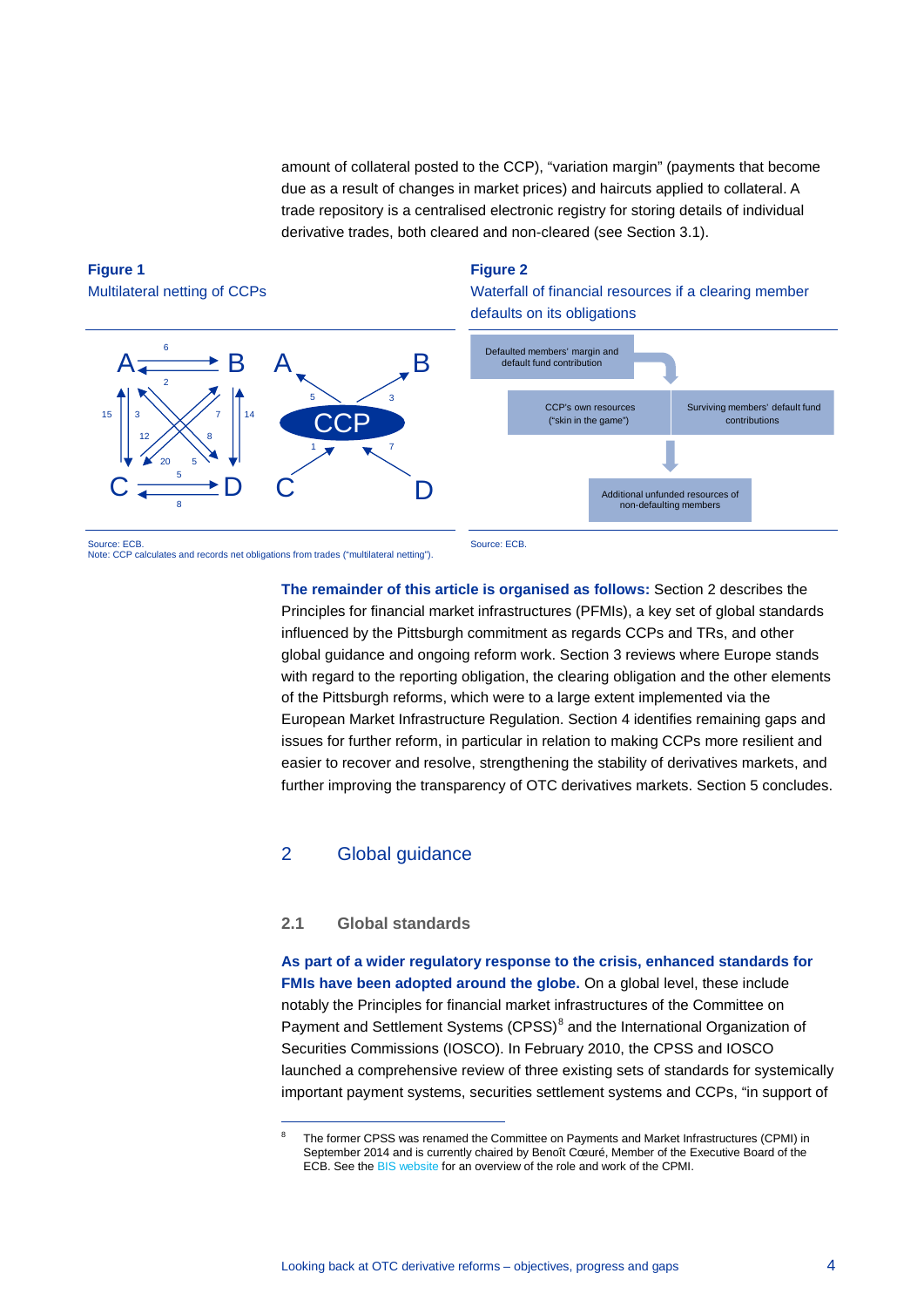the FSB's broader efforts to strengthen core financial infrastructures and markets by ensuring that gaps in international standards are identified and addressed" [9](#page-4-0) . The ECB and some Eurosystem central banks were closely involved in this review and the definition of the PFMIs.

**Published in April 2012, the PFMIs took the lessons learnt from the financial crisis into account.** This applies in particular to the need to mitigate risks arising from centrally cleared OTC derivatives. Six out of the 24 principles specifically address CCPs (Principles 4, 6, 7, 13, 14 and 20). TRs are also mentioned, and under "Access to FMIs", the introduction makes explicit reference to the Pittsburgh reform agenda: "Access to CCPs in particular is even more important in light of the 2009 G20 commitment to centrally clear all standardised OTC derivatives by the end of 2012."<sup>[10](#page-4-1)</sup>

**Inter alia, the PFMIs set strong risk management standards for CCPs, and for the first time also create a framework for TRs.** [11](#page-4-2) To increase the resilience of CCPs, the Principles set stronger requirements for CCPs' credit and liquidity risk management, as well as their investment and custody risk management. For example, CCPs need to cover credit exposures to their members for all products through an effective margin system that is risk-based and regularly reviewed and tested (Principle 6), and to maintain financial resources sufficient to cover the default of the largest member (or in the case of globally active CCPs the two largest members) in extreme but plausible market conditions (Principle 4). The PFMIs also outline responsibilities for central banks, market regulators and other relevant authorities responsible for FMIs in implementing the standards ("Responsibilities A to E"). Although the Principles are not legally binding, all Financial Stability Board (FSB), IOSCO and CPMI member jurisdictions have committed to implement them and the CPMI and IOSCO are monitoring progress in this respect.

**Under "Responsibility D" of the PFMIs, relevant authorities are asked to adopt and apply the Principles consistently.** In Europe, the PFMIs were implemented by the European Market Infrastructure Regulation (EMIR), which entered into force in August 2012 and for the first time introduced a common EU regulatory and supervisory framework for CCPs and TRs (for the latter, see Section  $3.3.1$ ).<sup>[12](#page-4-3)</sup> In June 2013, the Governing Council of the ECB adopted the PFMIs as Eurosystem oversight standards for all FMIs in the euro area under Eurosystem responsibility.

### **2.2 Ongoing global reform work**

**The FSB has been tasked with regularly assessing the implementation of the Pittsburgh reform agenda.** The FSB progress reports on the implementation of

<span id="page-4-0"></span><sup>&</sup>lt;sup>9</sup> [Principles for financial market infrastructures,](http://www.bis.org/cpmi/publ/d101a.pdf) CPSS-IOSCO, 2012, p. 6.

<sup>10</sup> Ibid, p. 15.

<sup>&</sup>lt;sup>11</sup> The PFMIs also cover other types of FMI such as payment systems and central securities depositories.

<span id="page-4-3"></span><span id="page-4-2"></span><span id="page-4-1"></span><sup>&</sup>lt;sup>12</sup> In this article, the focus is on the process, not the content of EMIR. It should be noted that the CPMI and IOSCO did not find EMIR to be fully compliant with the PFMIs.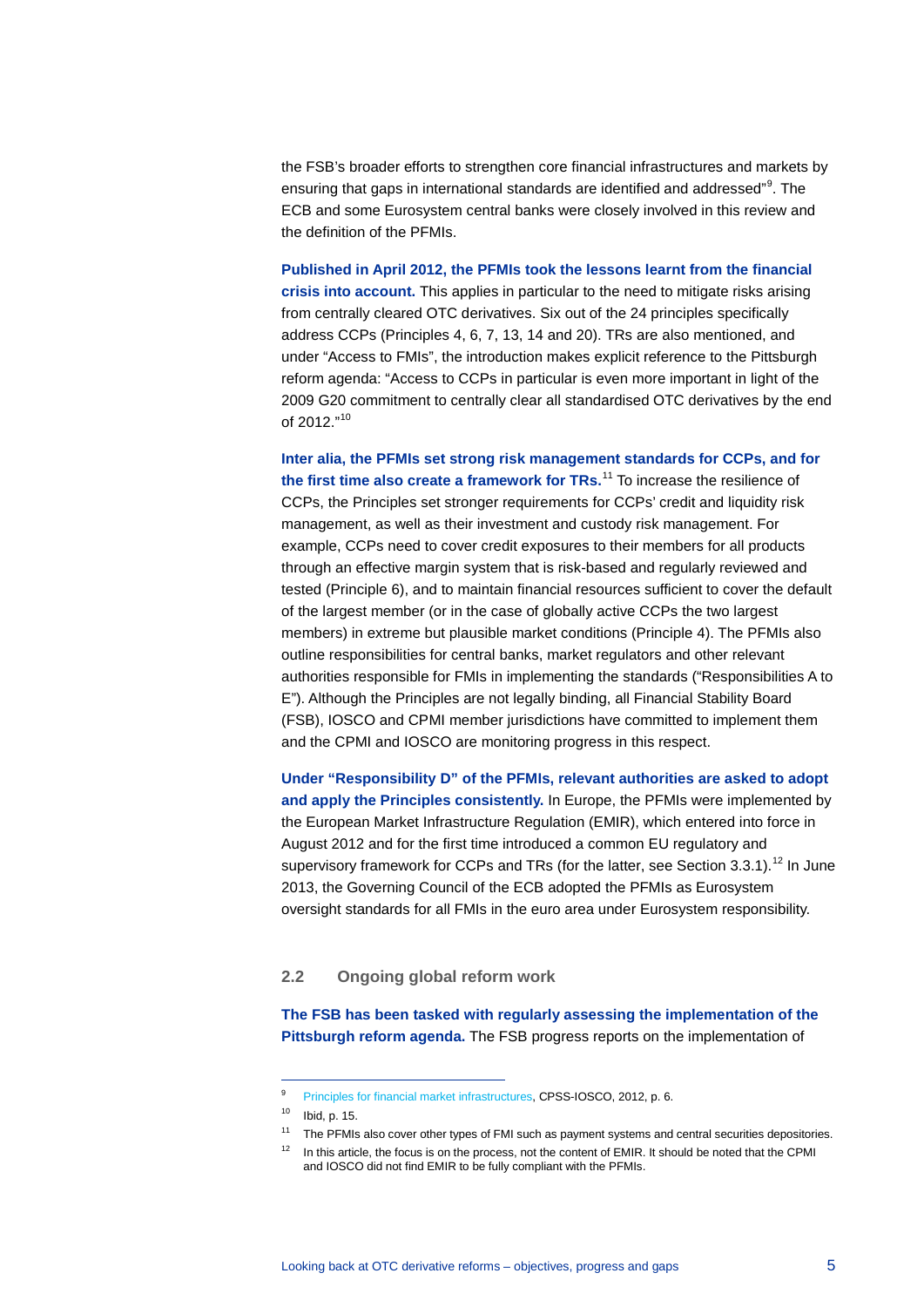OTC derivative reforms, the latest of which was published in August 2016<sup>13</sup>, provide a good overview of the numerous ongoing global workstreams triggered by Pittsburgh. Beyond the PFMIs, these include other relevant work and guidance by the CPMI and IOSCO, the Basel Committee on Banking Supervision (BCBS) and the FSB itself. The reform activities, many of which are also pursued at national level, range from trading-related aspects, capital and margin requirements for non-centrally cleared derivatives, central clearing and trade reporting, to cross-border issues, which also mainly relate to CCPs and TRs.

**The Eurosystem is involved in several global workstreams stemming from Pittsburgh.** These include in particular the work on CCP resilience, recovery and resolution, which became crucial due to the increased concentration of business and risk within CCPs resulting from the clearing mandate (see Section 4.1). Other international workstreams, to which the ECB and some Eurosystem central banks contribute, relate for example to the Legal Entity Identifier (LEI), the removal of legal barriers to trade reporting and access to TR-held data $^{14}$  $^{14}$  $^{14}$ , as well as to the harmonisation and aggregation of OTC derivatives data (see Box 1).

# **Box 1**  Global work on harmonising and aggregating OTC derivatives data

**Data reported to TRs on OTC derivatives need to be harmonised to better serve global data aggregation.** Global aggregation of the data reported to TRs helps authorities to obtain a comprehensive view of the OTC derivatives market, thereby facilitating authorities' understanding of global exposures of large financial institutions operating in more than one jurisdiction. In September 2014, the FSB published a feasibility study on options to produce and share global aggregated OTC derivatives TR data. This "Aggregation Feasibility Study"<sup>[15](#page-5-2)</sup> concluded that "it is critical for any aggregation option that the work on standardisation and harmonisation of important data elements be completed, including in particular through the global introduction of the LEI, and the creation of a Unique Transaction Identifier (UTI) and Unique Product Identifier (UPI)". The FSB asked the CPMI and IOSCO to develop global guidance on the harmonisation of data elements reported to TRs as a prerequisite for data aggregation by authorities. In November 2014, the CPMI and IOSCO established a joint working group for the harmonisation of key OTC derivatives data elements (Harmonisation Group, HG) with a mandate to develop guidance regarding the definition, format and usage of the UTI, the UPI and other critical OTC derivatives data elements (CDEs). The HG is co-chaired by representatives of the ECB and the US Commodity Futures Trading Commission.

<span id="page-5-3"></span><span id="page-5-2"></span><span id="page-5-1"></span><span id="page-5-0"></span>**Global work on harmonising the structure, content and format of reported data elements is in progress and expected to be finalised by end-2017.** The HG published a consultative report on the UTI in August 2015<sup>16</sup>, two consultative reports on the UPI (December 2015 and August

<sup>13</sup> Se[e OTC Derivatives Market Reforms – Eleventh Progress Report on Implementation,](http://www.fsb.org/wp-content/uploads/OTC-Derivatives-Market-Reforms-Eleventh-Progress-Report.pdf) FSB, 2016.

<sup>&</sup>lt;sup>14</sup> In several jurisdictions, effective access to the details of OTC derivative transactions is restricted by data protection laws, bank secrecy laws and indemnification clauses. Se[e Thematic Review on OTC](http://www.fsb.org/2015/11/thematic-review-of-otc-derivatives-trade-reporting/)  [Derivatives Trade Reporting,](http://www.fsb.org/2015/11/thematic-review-of-otc-derivatives-trade-reporting/) FSB, 2015.

<sup>&</sup>lt;sup>15</sup> [Feasibility study on approaches to aggregate OTC derivatives data,](http://www.fsb.org/wp-content/uploads/r_140919.pdf) FSB, 2014.

<sup>16</sup> [Consultative report – Harmonisation of the Unique Transaction Identifier,](http://www.bis.org/cpmi/publ/d131.pdf) CPMI-IOSCO, 2015.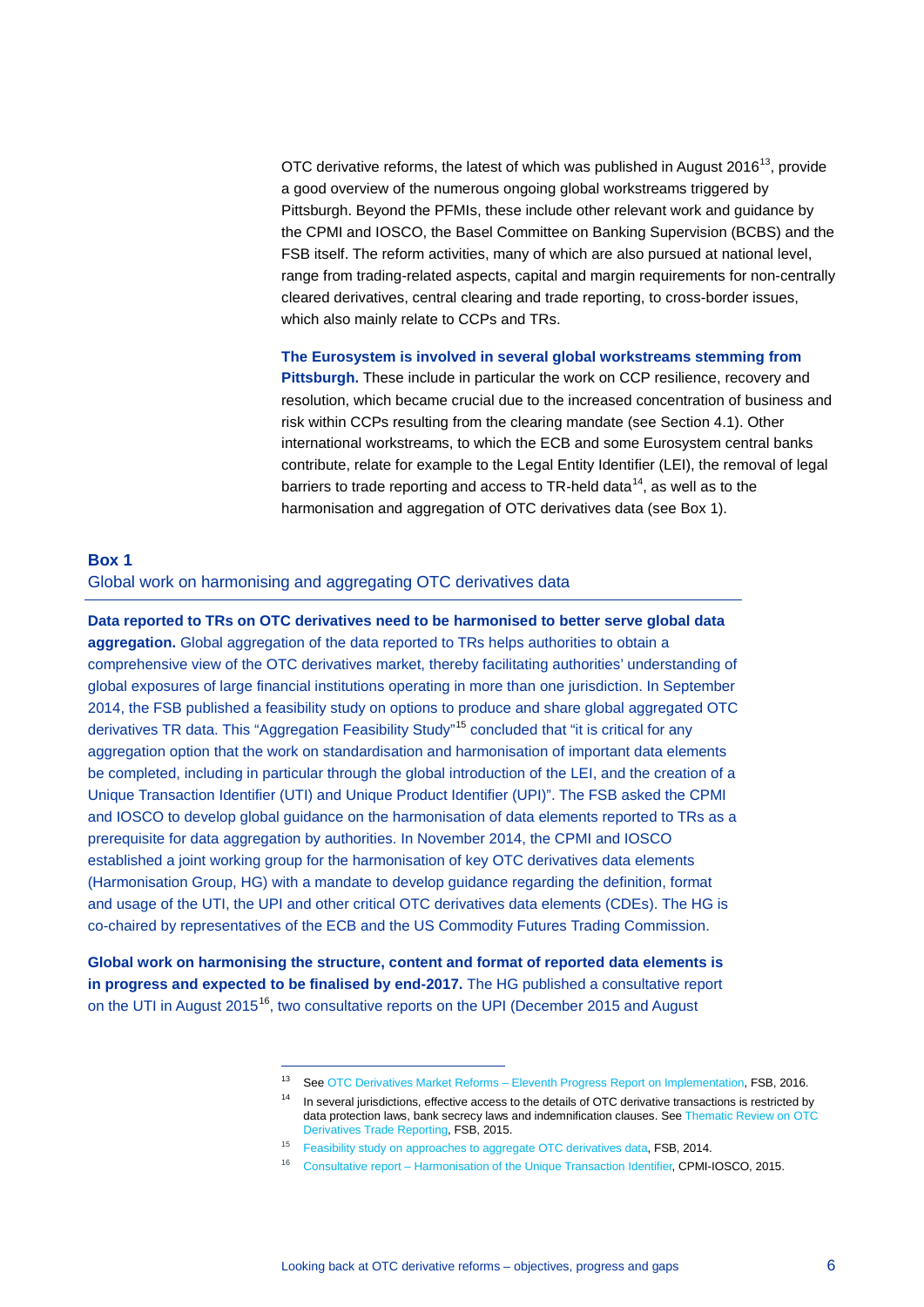2016)<sup>[17](#page-6-0)</sup> and, so far, two consultative reports on the CDEs (September 2015 and October 2016)<sup>[18](#page-6-1)</sup>. In addition, the HG held workshops involving industry stakeholders to discuss the harmonisation of these data elements. The target date for publishing the final UTI technical guidance to authorities is December 2016.<sup>[19](#page-6-2)</sup> It is intended to provide guidance inter alia on the circumstances in which a UTI is required, which entities should be responsible for generating UTIs, and the UTI's structure and format. As regards the UPI technical guidance, special attention is given to the mapping of the UPI code to the UPI reference data, which contain the bulk of the information about the products and their underlying assets or instruments. The target date for publishing the final UPI technical guidance to authorities is mid-2017. The CDE technical guidance work has been focusing on the identification and harmonisation of data elements other than the UTI and UPI that are critical for reporting and for effective global aggregation. In total, some 80 CDEs are being worked on. An important aspect of the CDE harmonisation work is to make use of existing industry standards, in particular the ISO 20022 standard, whenever possible. The aim is to publish the final CDE technical guidance to authorities by end-2017.

**In addition to technical guidance to authorities, work is also ongoing on the governance of the critical data elements.** The HG is developing a governance framework for the CDEs. A dedicated FSB working group was established in March 2016 to elaborate governance frameworks for the UTI and UPI (the 'GUUG'). The GUUG has already established criteria for and functions to be performed by the UTI and UPI governance frameworks, and aims to publish a consultative report on the UTI governance arrangement soon after the publication of the UTI technical guidance. As regards the UPI, the GUUG aims to finalise its work and make recommendations to the FSB after completion of the work of the HG on the UPI, i.e. currently scheduled towards the end of 2017.

**However, further steps will be needed to facilitate global aggregation.** Implementation of the technical guidance on uniform global identifiers, i.e. the UTI, UPI and other CDEs, the definition of efficient and effective governance arrangements as well as the adoption of the LEI are important steps towards, and prerequisites for, creating a global data aggregation mechanism and ensuring that OTC derivatives data can be adequately aggregated. The ECB expects that internationally coordinated work will start in 2017 to develop and implement an efficient and effective mechanism for global data aggregation.

-

# 3 Review of the situation and progress in Europe

**In Europe, a large part of the Pittsburgh reform initiative was formalised in 2012 in the European Market Infrastructure Regulation (EMIR).** Formally known as "Regulation (EU) No 648/2012 of the European Parliament and of the Council of 4 July 2012 on OTC derivatives, central counterparties and trade repositories"<sup>20</sup>.

<span id="page-6-0"></span><sup>17</sup> [Consultative report – Harmonisation of the Unique Product Identifier,](http://www.bis.org/cpmi/publ/d141.htm) CPMI-IOSCO, 2015, an[d Second](http://www.bis.org/cpmi/publ/d151.htm)  [consultative report – Harmonisation of the Unique Product](http://www.bis.org/cpmi/publ/d151.htm) Identifier, CPMI-IOSCO, 2016.

<span id="page-6-1"></span><sup>18</sup> [Consultative report – Harmonisation of key OTC derivatives data elements \(other than UTI and UPI\) –](http://www.bis.org/cpmi/publ/d132.htm)  [first batch,](http://www.bis.org/cpmi/publ/d132.htm) CPMI-IOSCO, 2015, and Consultative report – [Harmonisation of critical OTC derivatives](http://www.bis.org/cpmi/publ/d153.pdf)  [data elements \(other than UTI and UPI\) – second batch,](http://www.bis.org/cpmi/publ/d153.pdf) CPMI-IOSCO, 2016.

<span id="page-6-2"></span> $19$  The cut-off date for data and sources used in this article was 2 December 2016.

<span id="page-6-3"></span><sup>&</sup>lt;sup>20</sup> See th[e Regulation](http://eur-lex.europa.eu/legal-content/EN/TXT/HTML/?uri=CELEX:32012R0648&from=EN) published in the Official Journal of the European Union on 27 July 2012.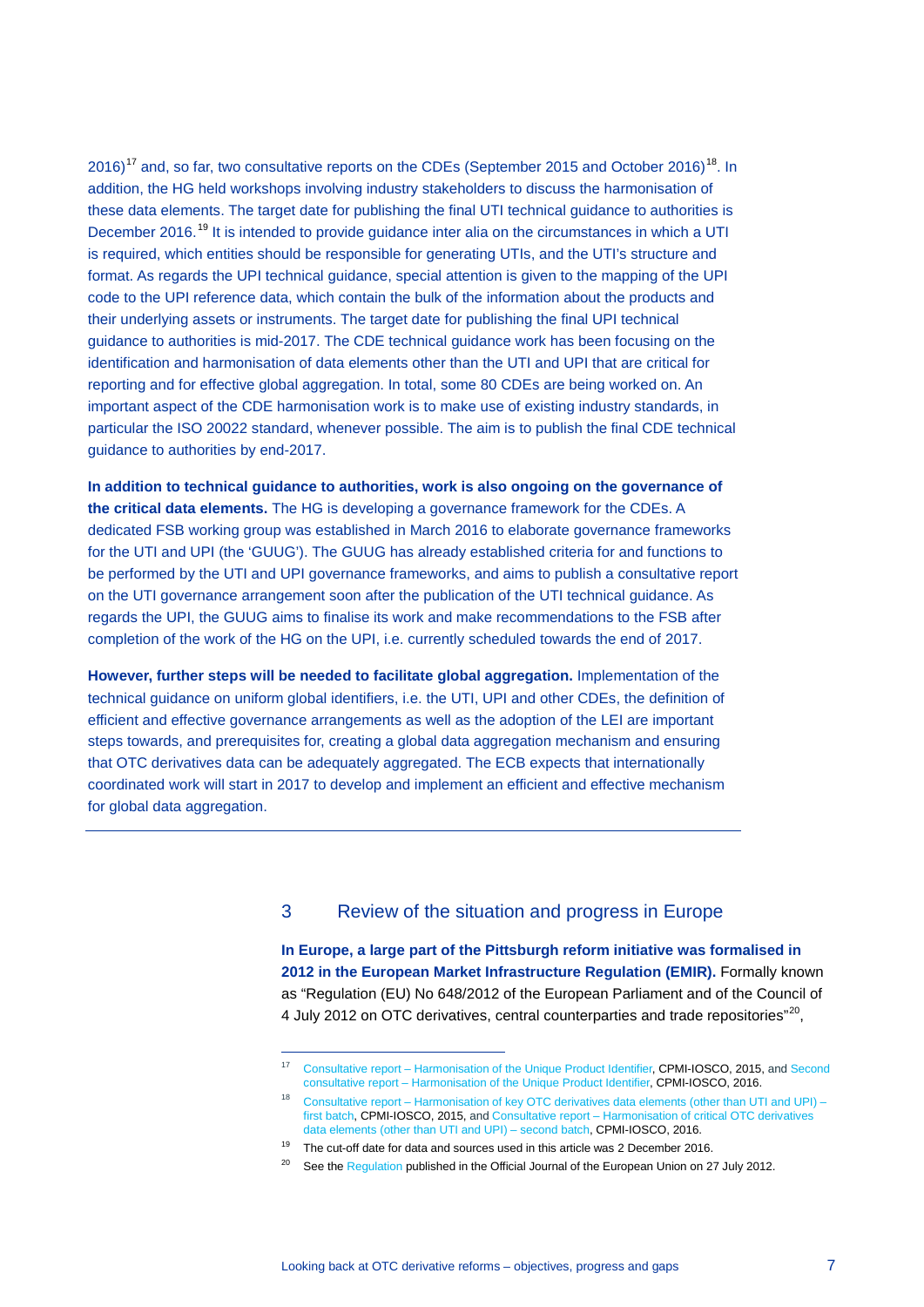EMIR for the first time set regulatory and supervisory standards in the EU for CCPs and TRs, which have been further detailed in regulatory technical standards (RTS). While Recital 5 of EMIR refers to the Pittsburgh agreement, there was an even stronger link to the financial crisis and the G20 commitment in the press release of 15 September 2010 accompanying the European Commission's draft proposal:

"As part of its ongoing work in creating a sounder financial system, the European Commission has tabled today a proposal for a regulation aimed at bringing more safety and more transparency to the over-the-counter (OTC) derivatives market. […] The near-collapse of Bear Sterns in March 2008, the default of Lehman Brothers on 15 September 2008 and the bail-out of AIG the following day started to highlight the shortcomings in the functioning of the OTC derivatives market, where 80% of derivatives are traded. […] The Commission's proposal, fully in line with the EU's G20 commitments and the approach adopted by the United States, now passes to the European Parliament and the EU Member States for consideration."<sup>[21](#page-7-0)</sup>

### **3.1 Where Europe stands with regard to the reporting obligation**

**EMIR introduces the mandatory reporting of all derivative contracts to TRs, which started in February 2014.** This "reporting obligation" applies to both OTC and exchange-traded derivatives in all five main asset classes, i.e. commodity, equity, foreign exchange, credit and interest rate derivatives. Trades cleared via CCPs are also included. For each derivative transaction around 85 data fields have to be reported, which are divided into two groups: the first group contains information on the counterparties involved, which usually remain static over the life cycle of a trade; the second group provides details on the characteristics of the contract, such as the type of derivative, the underlying, the price, the amount outstanding, the execution and clearing venue of the contract, the valuation, the collateral and lifecycle events (e.g. compression, cancellation, termination). Some of these characteristics, notably price or life-cycle events, change over the life cycle of a derivative trade.

**According to EMIR, all EU-located counterparties to a derivative contract must report the contract details to a TR authorised by the European Securities and Markets Authority (ESMA).** Pursuant to EMIR Articles 55 and 77, TRs to which the contracts are reported need to be registered with, or in the case of third-country TRs, recognised by ESMA. Currently there are six TRs authorised by ESMA, which are CME, DDRL $^{22}$ , ICE, KDPW, Regis-TR and UnaVista. $^{23}$  $^{23}$  $^{23}$  Together they provide daily derivatives data to over 60 authorities in the EU, which in accordance with their mandate have access to the respective data of their jurisdiction. Only the European

<sup>&</sup>lt;sup>21</sup> [Making derivatives markets in Europe safer and more transparent,](http://europa.eu/rapid/press-release_IP-10-1125_en.htm?locale=en) European Commission, 2010.

<span id="page-7-2"></span><span id="page-7-1"></span><span id="page-7-0"></span><sup>&</sup>lt;sup>22</sup> The DTCC Derivatives Repository Ltd. (DDRL), sometimes also just referred to as DTCC, is a London subsidiary of DTCC Global Trade Repository (GTR).

<sup>23</sup> Se[e List of registered trade repositories,](https://www.esma.europa.eu/supervision/trade-repositories/list-registered-trade-repositories) ESMA.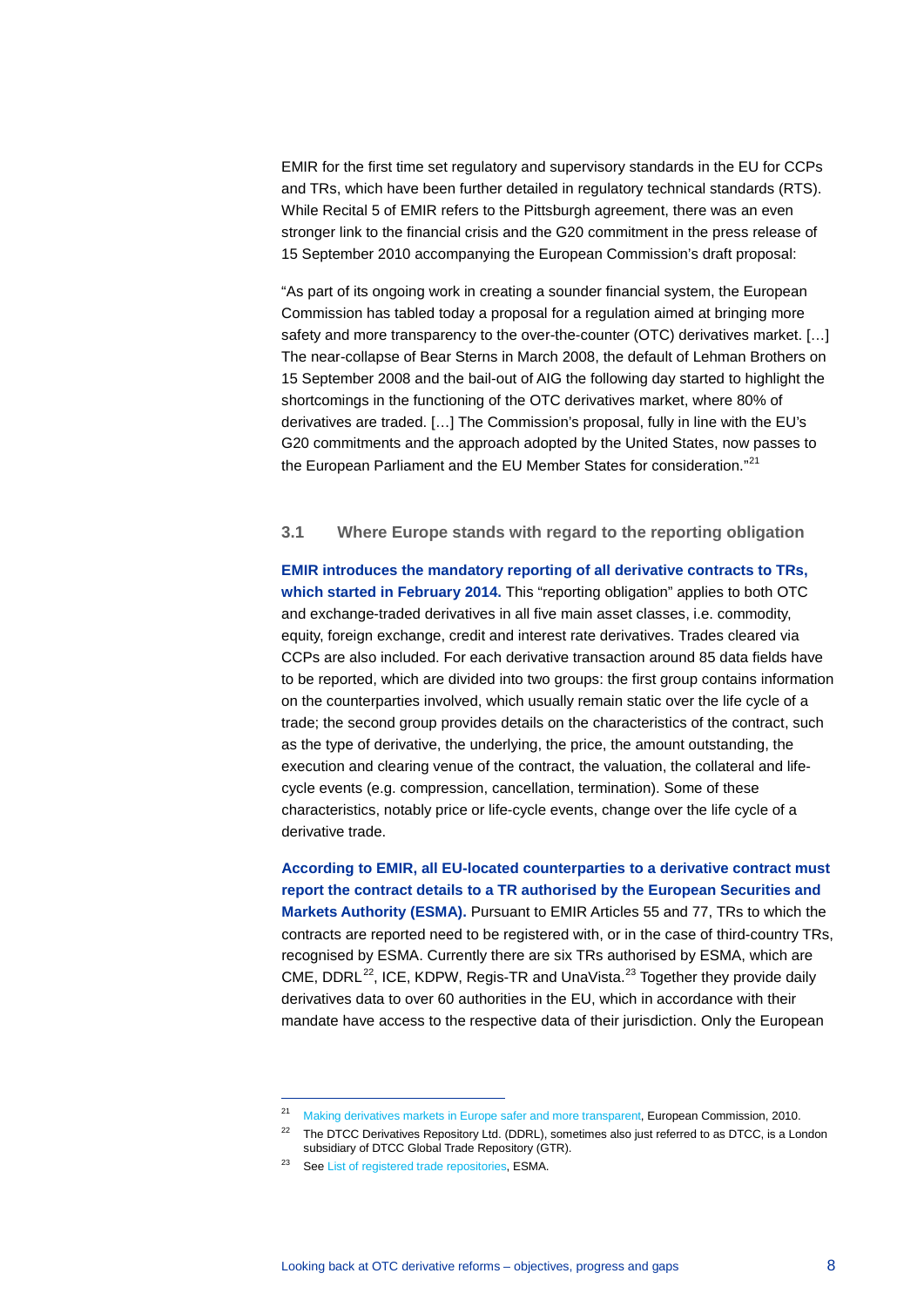Systemic Risk Board (ESRB) and ESMA have access to the full EU-wide dataset.<sup>[24](#page-8-0)</sup> ESMA also directly supervises the TRs and can impose sanctions in case of noncompliance with EMIR requirements. In March 2016, ESMA took for the first time such an enforcement action against a TR registered in the EU.<sup>[25](#page-8-1)</sup>

**One characteristic of EMIR reporting is the "double-reporting obligation".**[26](#page-8-2) Unlike the single-sided reporting under the US regime, under EMIR both counterparties to a derivative transaction have to report it, if they are located in the EU. As there are multiple TRs in the EU, trades are often reported to two different TRs. Hence, any data aggregation requires the reconciliation of the information on the two sides of a trade within and across TRs. This reconciliation relies in principle on the use of the UTI, but its definition is still under development at the global level (see Box 1).

**In addition to the mandatory reporting of transaction-level data, EMIR also requires TRs to publish aggregated figures.** On their websites the TRs publish the number of trades, their notional and market value, and other indicators. Due to the double-reporting regime, the transactions are divided into dual-sided and singlesided trades, depending on whether the other leg of the transaction is reported to the same TR or not. The public TR data are characterised by structural breaks, related to differences and changes in reporting or incorrectly submitted trades. Despite these open issues (see also Section 4.3), within certain limits the EMIR data allow some conclusions to be drawn on the characteristics of the European derivatives market (see Box 2). In line with the CPMI-IOSCO public disclosure framework, European CCPs also publish a wide range of quantitative data, e.g. related to credit and liquidity risk, margin and collateral. $27$ 

### **Box 2**

Characteristics of the European derivatives market based on EMIR data

-

<span id="page-8-0"></span>**The size of the European OTC derivatives market in terms of notional outstanding was around EUR 460 trillion according to the EMIR public data for end-June 2016.** By far the largest asset class, reaching 85% of the notional outstanding at end-June, were interest rate swaps (IRS), followed by foreign exchange (FX) derivatives (9%), while credit, commodity and equitylinked derivatives together made up around 6% (see Chart A). These shares are broadly consistent with the semi-annual global OTC derivatives survey of the BIS, on which Chart 1 is based. In absolute terms, however, the notional outstanding values of the EMIR public data and the BIS semi-

<sup>&</sup>lt;sup>24</sup> See Fache-Rousová, L., Kulmala, K.-M. and Osiewicz, M., "Reporting of derivatives transactions in [Europe – Exploring the potential of EMIR micro data against the challenges of aggregation across six](http://www.bis.org/ifc/publ/ifcb41zd.pdf)  [trade repositories"](http://www.bis.org/ifc/publ/ifcb41zd.pdf), 2015, for a description of the reporting under EMIR and related issues such as data quality and the methodology for aggregating data across TRs.

<span id="page-8-1"></span><sup>25</sup> Se[e ESMA fines DTCC Derivatives Repository Limited €64,000 for data access failures,](https://www.esma.europa.eu/press-news/esma-news/esma-fines-dtcc-derivatives-repository-limited-%E2%82%AC64000-data-access-failures) 2016.

<span id="page-8-2"></span><sup>&</sup>lt;sup>26</sup> When creating the framework for EMIR, ESMA's rationale for dual-sided reporting was that if both counterparties are required to report their valuations of a derivative position, it allows for a clearer process for discovering pricing mismatches and an easier detection of potential sources of risk. In addition, authorities come to know about a derivative trade even if one counterparty fails to report it.

<span id="page-8-3"></span><sup>&</sup>lt;sup>27</sup> The European Association of CCP Clearing Houses (EACH) maintains [a list](http://www.eachccp.eu/cpmi-iosco-public-quantitative-disclosure/) of these public disclosures.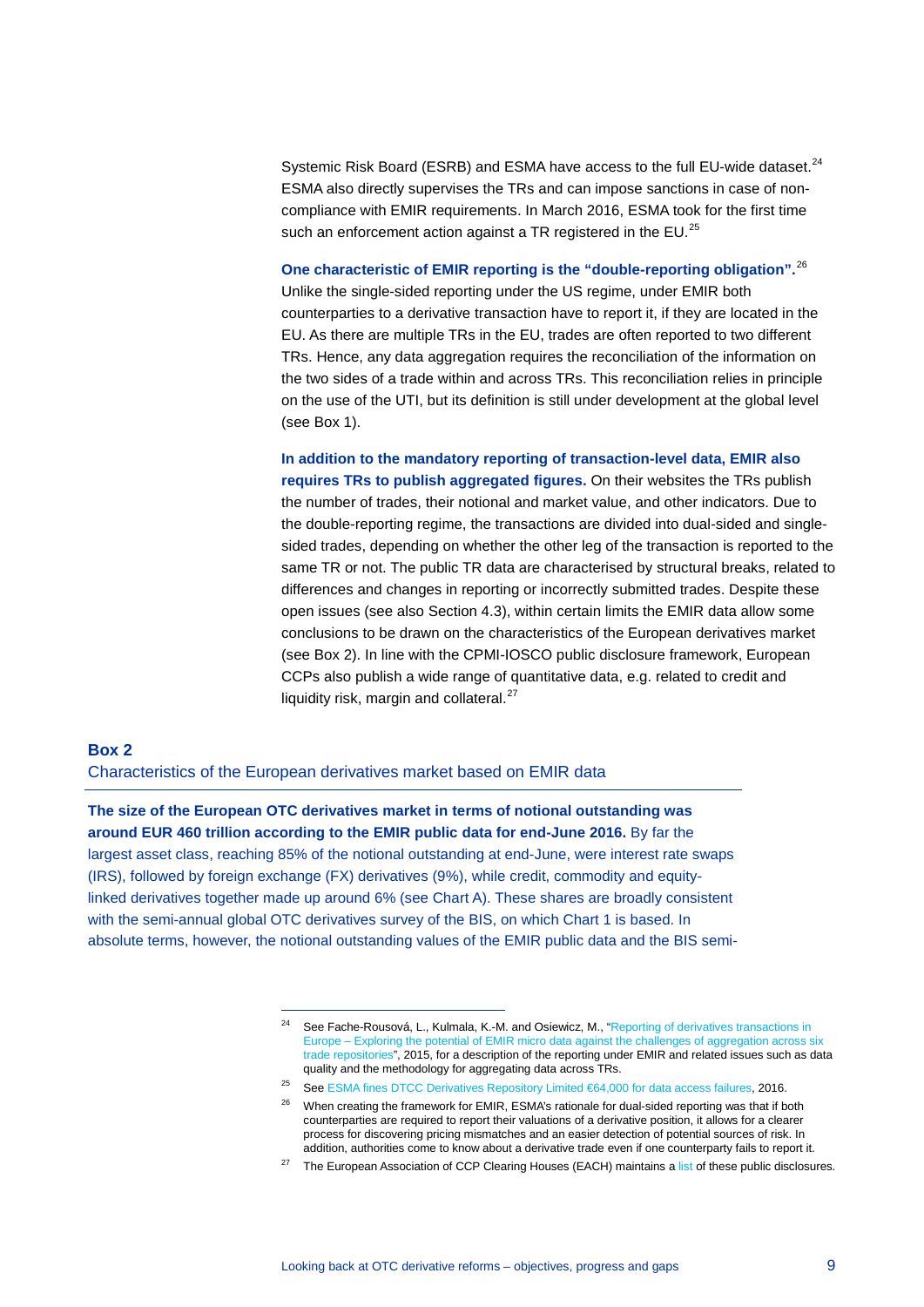annual survey (global size of around EUR 490 trillion at end-June  $2016^{28}$ ) cannot be reconciled, which is explained by the methodological differences of the two datasets.<sup>[29](#page-9-1)</sup>

#### **Chart A**

European OTC derivatives market by asset class

(percentage of notional amount outstanding on 1 July 2016)



**The EMIR data also provide first insights into the structure of the derivatives market in Europe.** In the analysis, the focus is on data from three individual TRs connected to European CCPs (see Table 2) authorised to clear the largest asset class IRS. These are Regis-TR, CME and DDRL. In addition to their use in the analysis, data reported to DDRL are particularly interesting given their large and diversified coverage of asset classes. The choice of the TRs for analytical purposes is also dictated by the availability of trade state reports, as opposed to trade activity reports. The former contain all outstanding trades at the end of the day and allow positions to be derived and data to be aggregated. However, trade state reports are currently not mandatory under EMIR and not all TRs provide them.<sup>[30](#page-9-2)</sup>

Sources: EMIR public data, published on TRs' websites.

**The analysis of EMIR data shows that for IRS, the share of cleared OTC trades has increased steadily since the introduction of the clearing obligation.** Chart B depicts cleared versus noncleared OTC IRS transactions since January 2015 for two TRs which provide trade state reports, DDRL and Regis-TR. The focus is on the number of trades, as this measure is less prone to outliers or misreporting than notional or market values. The share was stable at around 25% in 2015, while it increased to around 35% in the first three quarters of 2016, i.e. after the entry into force of the first RTS on the clearing obligation in December 2015 (see Section 3.3).

<span id="page-9-1"></span><span id="page-9-0"></span>**The EMIR data also shed light on the short-term effects of the introduction of the clearing obligation for IRS and of the so-called "frontloading" (see Section 3.3).** Chart C depicts the developments in the number and notional values of new cleared trades reported to CME. In the week including the frontloading deadline of 21 May 2016, there is a noticeable one-off increase in the trading volumes, both in terms of notional values and of the number of trades, due to the clearing of the trades outstanding before the frontloading deadline. After the start of the clearing obligation (i.e. for Category 1 counterparties) on 21 June 2016 (see Table 1 below), a significant

<sup>&</sup>lt;sup>28</sup> At end-June 2016, the total global notional value stood at USD 544 trillion (USD 1 = EUR 1.1102).

The BIS surveys a limited set of derivative dealers, which report their aggregate derivative positions on a global consolidated basis. About 70 major derivative dealers from 13 countries participate in the BIS semi-annual survey; despite the limited sample, the semi-annual survey captures a large portion of the global OTC market as the BIS triennial survey, which covers many more institutions (around 400) from many more countries (47), confirms (a comparison between the two BIS surveys suggests that the market share of the semi-annual reporters is about 97% for interest rate and credit derivatives). See Abad et al., ["Shedding light on dark markets: First insights from](https://www.esrb.europa.eu/pub/pdf/occasional/20160922_occasional_paper_11.en.pdf?c067e1f68ae0fe23925b88c613c546a8) the new EU-wide OTC derivatives [dataset",](https://www.esrb.europa.eu/pub/pdf/occasional/20160922_occasional_paper_11.en.pdf?c067e1f68ae0fe23925b88c613c546a8) 2016.

<span id="page-9-2"></span> $30$  In the future, trade state reports are envisaged to become a mandatory output by TRs. For more details, see ESMA's consultation pape[r Draft technical standards on access to data and aggregation](https://www.esma.europa.eu/sites/default/files/library/esma-2015-1866_-_consultation_paper_on_access_aggregation_and_comparison_of_tr_data.pdf)  [and comparison of data across TR under Article 81 of EMIR,](https://www.esma.europa.eu/sites/default/files/library/esma-2015-1866_-_consultation_paper_on_access_aggregation_and_comparison_of_tr_data.pdf) 2015.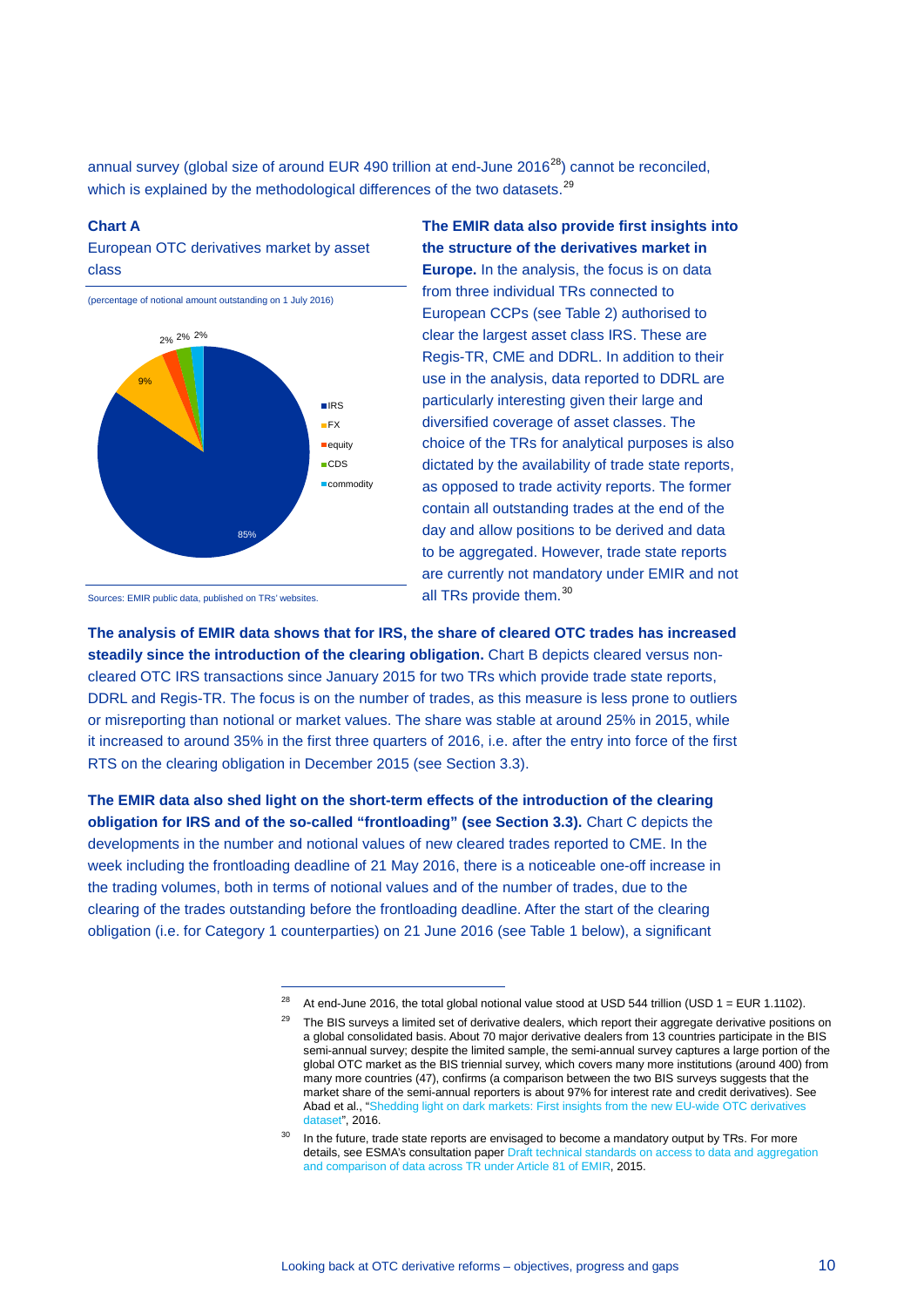shift in the level of weekly trading can be observed for all OTC IRS contracts between Category 1 counterparties, which then had to be centrally cleared.

#### **Chart B**

# Cleared versus non-cleared outstanding OTC IRS trades for DDRL and Regis-TR



#### **Chart C**

Number and notional values of cleared OTC IRS trades reported to CME



# **3.2 Trading requirements for OTC derivatives**

**Whereas in the United States the Dodd-Frank Act deals with trading and clearing of OTC derivatives, in Europe EMIR only covers clearing, while trading aspects are dealt with by the revised Directive and new Regulation on markets in financial instruments (MiFID II and MiFIR).** Published in the Official Journal of the European Union on 12 June 2014, the combined legislation will, after transposition of MiFID II into national law, enter into force on 3 January 2018 within Member States. Its aim is to ensure fairer, safer and more efficient markets, as well as a high degree of harmonised protection for investors in financial instruments. More specifically, the revised Directive and new Regulation include authorisation requirements for regulated markets, rules on the admission of financial instruments to trading, transparency obligations for trading shares, requirements for investment firms, rules for transaction reporting, and most relevant in relation to Pittsburgh, requirements for OTC derivatives to be traded on exchanges or electronic trading platforms, so-called "organised trading facilities" (OTFs). One important requirement for example is that OTFs must remain market risk neutral and cannot take on positions themselves. The requirements apply to OTC derivatives, which are subject to mandatory clearing, which creates a link to EMIR. Like for EMIR, ESMA is responsible for drafting regulatory and implementing technical standards (ITS) in relation to MiFID II and MiFIR.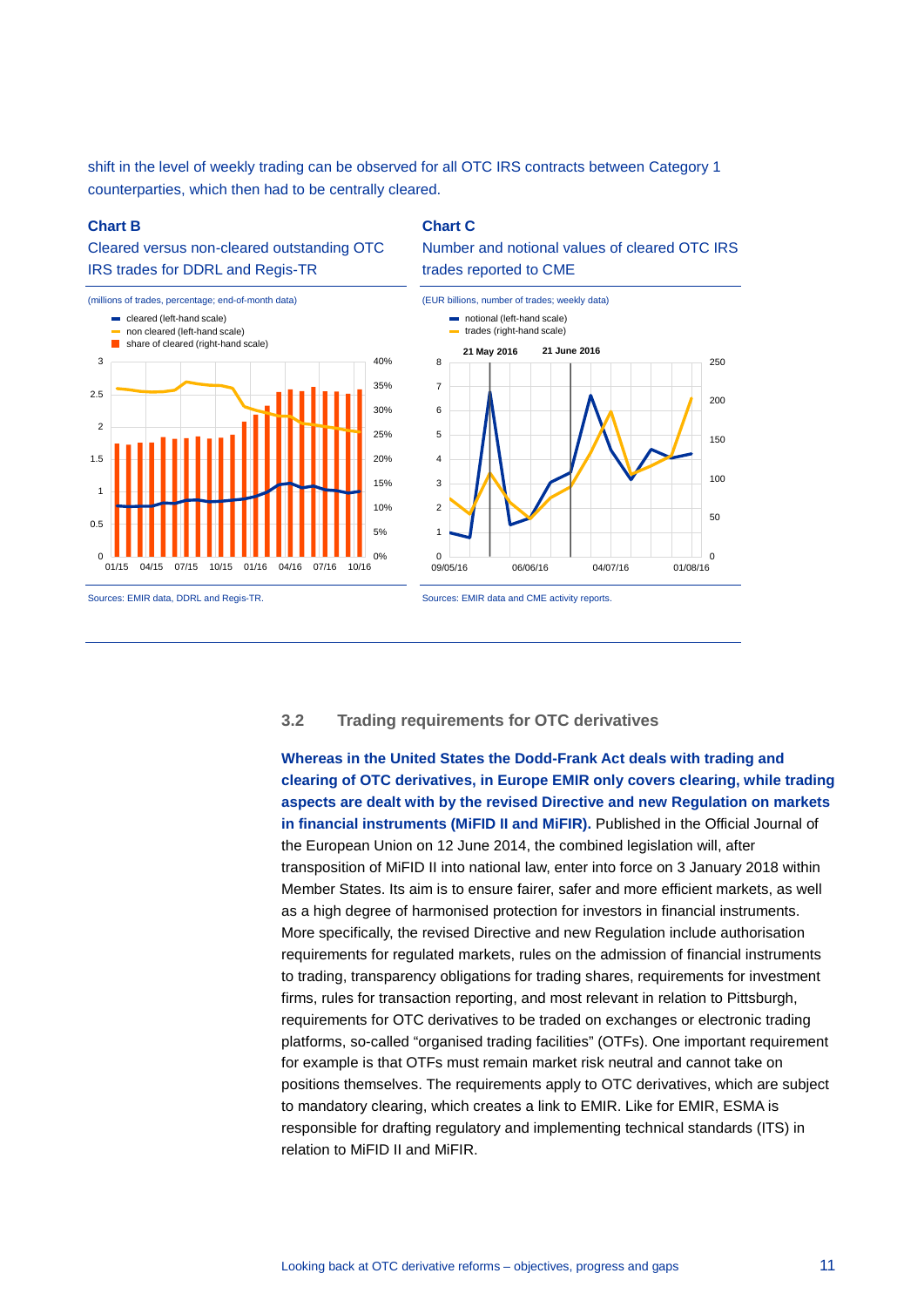## **3.3 Where Europe stands with regard to the clearing obligation**

**Japan and the United States were the first to implement the clearing obligation agreed on in Pittsburgh for certain OTC derivative contracts.** The clearing obligation was first introduced in Japan for yen-denominated IRS and CDS indices in November 2012, and for yen-euro IRS in July 2014. In the United States, where the Pittsburgh agenda was enshrined in the Dodd-Frank Act, the clearing obligation kicked in in March 2013 for a wider range of contracts including IRS, basis swaps and forward rate agreements (FRAs) in any of the most liquid currencies (US dollar, euro, pound sterling and yen), as well as CDS indices and overnight index swaps (OIS) in US dollars, euro and pounds sterling.<sup>[31](#page-11-0)</sup>

**In the EU, the phasing-in of the clearing obligation started in June 2016 and will continue until 2018, covering an even wider range of contracts and currencies than in the United States and Japan.** ESMA is responsible for proposing which contracts should be subject to the clearing obligation via RTS, which are then approved by the European Commission, Council and Parliament. A first RTS entered into force on 21 December 2015, which mandates the central clearing of fixed-to-float IRS and basis swaps in euro, pounds sterling, yen and US dollars, and of FRAs and OIS in euro, pounds sterling and US dollars. Depending on the type of counterparty, the implementation of the clearing obligation is phased in. It started on 21 June 2016 for CCP clearing members, and on 21 December 2016 for financial counterparties and alternative investment funds that are not clearing members but are above a certain threshold $32$  (see Table 1). For financial counterparties and alternative investment funds below that clearing threshold, and for non-financial counterparties, the obligation will start on 21 June 2017 and 21 December 2018 respectively.<sup>[33](#page-11-2)</sup> In addition, the European Commission has published a second and third RTS, which entered into force on 9 May and 9 August 2016 and mandate the clearing of certain index CDS in euro (e.g. "iTraxx Europe Main" five-year portfolio CDS) and fixed-to-float IRS and FRAs in Norwegian krone, Polish zloty and Swedish krona. Depending on the type of counterparty, the implementation of these mandates will start on 9 February 2017 and continue until 9 May 2017 for the index CDS, and until 9 July 2019 for the derivative classes in the three non-euro currencies.<sup>[34](#page-11-3)</sup>

**Under EMIR, there is also an obligation to centrally clear certain contracts that counterparties have entered into with each other before the clearing obligation takes effect ("frontloading").** The frontloading obligation only applies to Category 1 and Category 2 counterparties (see the frontloading dates in Table 1). All contracts

<span id="page-11-0"></span><sup>31</sup> See Rahman, A., ["Over-the-counter \(OTC\) derivatives, central clearing and financial stability"](http://www.bankofengland.co.uk/publications/Documents/quarterlybulletin/2015/q306.pdf), *Bank of England Quarterly Bulletin*, Q3 2015, for an overview of the clearing obligation in the United States, Japan and the EU, and the different types of contracts that are or have the potential to become subject to it.

<span id="page-11-1"></span><sup>&</sup>lt;sup>32</sup> The threshold of EUR 8 billion needs to be computed at group level, as the month-end average of the group's outstanding gross notional amount of non-centrally cleared derivatives for January, February and March 2016. A number of exceptions apply, e.g. in the case of non-EU counterparties.

<span id="page-11-3"></span><span id="page-11-2"></span><sup>&</sup>lt;sup>33</sup> For more information, see the firs[t RTS on the clearing obligation](http://eur-lex.europa.eu/legal-content/EN/TXT/PDF/?uri=OJ:JOL_2015_314_R_0003&from=EN) published in the Official Journal of the European Union.

<sup>34</sup> Se[e ESMA's webpages on the clearing obligation,](https://www.esma.europa.eu/regulation/post-trading/otc-derivatives-and-clearing-obligation) and th[e second RTS](http://eur-lex.europa.eu/legal-content/EN/TXT/PDF/?uri=CELEX:32016R0592&from=EN) and [third RTS.](http://eur-lex.europa.eu/legal-content/EN/TXT/PDF/?uri=CELEX:32016R1178&from=EN)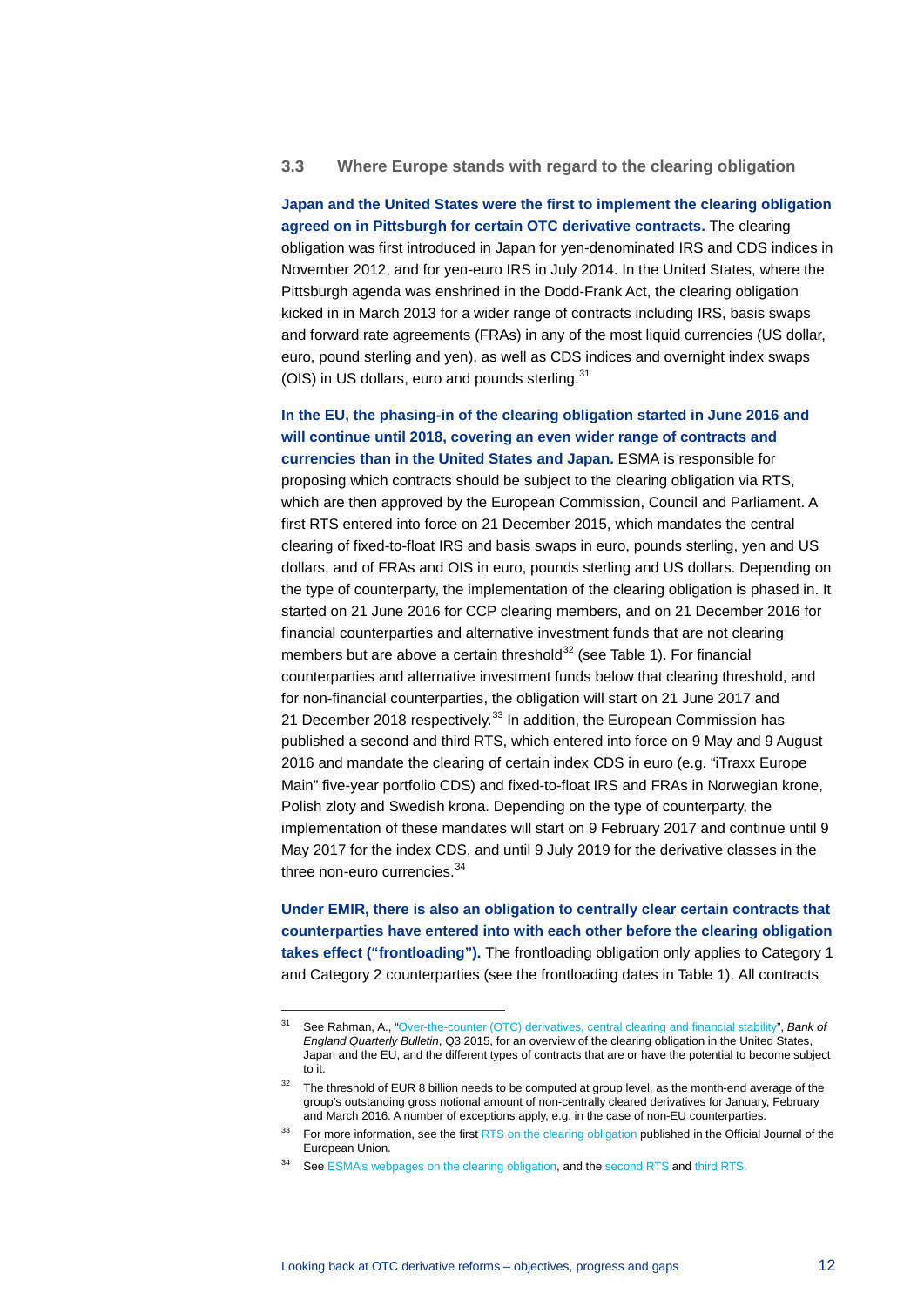subject to clearing obligations, frontloaded or not, must be cleared through a CCP only once the clearing obligations take effect. However, counterparties may choose to start clearing these derivatives already during the frontloading period.

#### **Table 1**

-

Timeline for the clearing obligation by counterparty type and asset class

| <b>Counterparties</b>                                                                                                                                     | Category<br>number | <b>IRS in G4</b><br>currencies | <b>Index CDS</b> | IRS and FRAs in NOK,<br><b>PLN and SEK</b> |  |  |
|-----------------------------------------------------------------------------------------------------------------------------------------------------------|--------------------|--------------------------------|------------------|--------------------------------------------|--|--|
| <b>Clearing obligation starting dates</b>                                                                                                                 |                    |                                |                  |                                            |  |  |
| <b>CCP clearing members</b>                                                                                                                               | Cat. 1             | 21/06/2016                     | 09/02/2017       | 09/02/2017                                 |  |  |
| Other financial counterparties and alternative<br>investment funds above the group-level threshold<br>of non-cleared derivative positions (EUR 8 billion) | Cat.2              | 21/12/2016                     | 09/08/2017       | 09/07/2017                                 |  |  |
| Other financial counterparties and alternative<br>investment funds below the EUR 8 billion<br>threshold                                                   | Cat.3              | 21/06/2017                     | 09/02/2018       | 09/02/2018                                 |  |  |
| Other non-financial counterparties                                                                                                                        | Cat. 4             | 21/12/2018                     | 09/05/2019       | 09/07/2019                                 |  |  |
| <b>Frontloading dates</b>                                                                                                                                 |                    |                                |                  |                                            |  |  |
| <b>CCP clearing members</b>                                                                                                                               | Cat. 1             | 21/02/2016                     | 09/10/2016       | 09/10/2016                                 |  |  |
| Other financial counterparties and alternative<br>investment funds above the group-level threshold<br>of non-cleared derivative positions (EUR 8 billion) | Cat. 2             | 21/05/2016                     | 09/10/2016       | 09/10/2016                                 |  |  |

Sources: First, second and third RTS on the clearing obligation (see footnotes 33 and 34).

### *3.3.1 Supervisory framework for CCPs*

**Pursuant to EMIR Article 18, supervisory colleges have been established for all CCPs operating in the EU.** During the authorisation phase, these CCP colleges have focused on assessing the CCPs' compliance with EMIR. In doing so, the national competent authorities for each CCP have conducted a risk assessment of the extent to which the CCP complies with all the requirements set in EMIR and the accompanying RTS. Based on this assessment, Eurosystem college members in their roles as, inter alia, oversight and central bank of issue (CBI)<sup>[35](#page-12-0)</sup> representative have been assessing areas such as the CCP's clearing and settlement process, liquidity risk management, stress testing and interoperability arrangements with other CCPs. During its elaborations in the college and when forming its opinion regarding the authorisation of the CCPs, the Eurosystem provided recommendations and induced changes in these key areas, and thus achieved improvements in the ultimate CCP risk management design.

**The Eurosystem and the Single Supervisory Mechanism (SSM) are represented in colleges of euro area CCPs and non-euro area CCPs.** Two functions of the ECB/Eurosystem participate in the EMIR CCP colleges: the SSM, as the supervisor of the significant clearing members participating in the CCPs (EMIR Article 18.2 (c)); and the Eurosystem, as CBI for the euro, for those CCPs where the euro is one of

<span id="page-12-0"></span><sup>&</sup>lt;sup>35</sup> While the oversight function primarily looks at the CCP itself, the CBI function focuses on potential risks for the currency, which may emanate from the CCP's activities. Both functions share the concern for the CCP's systemic implications in view of its central role and limited substitutability in the markets served and its interdependencies with other CCPs and FMIs.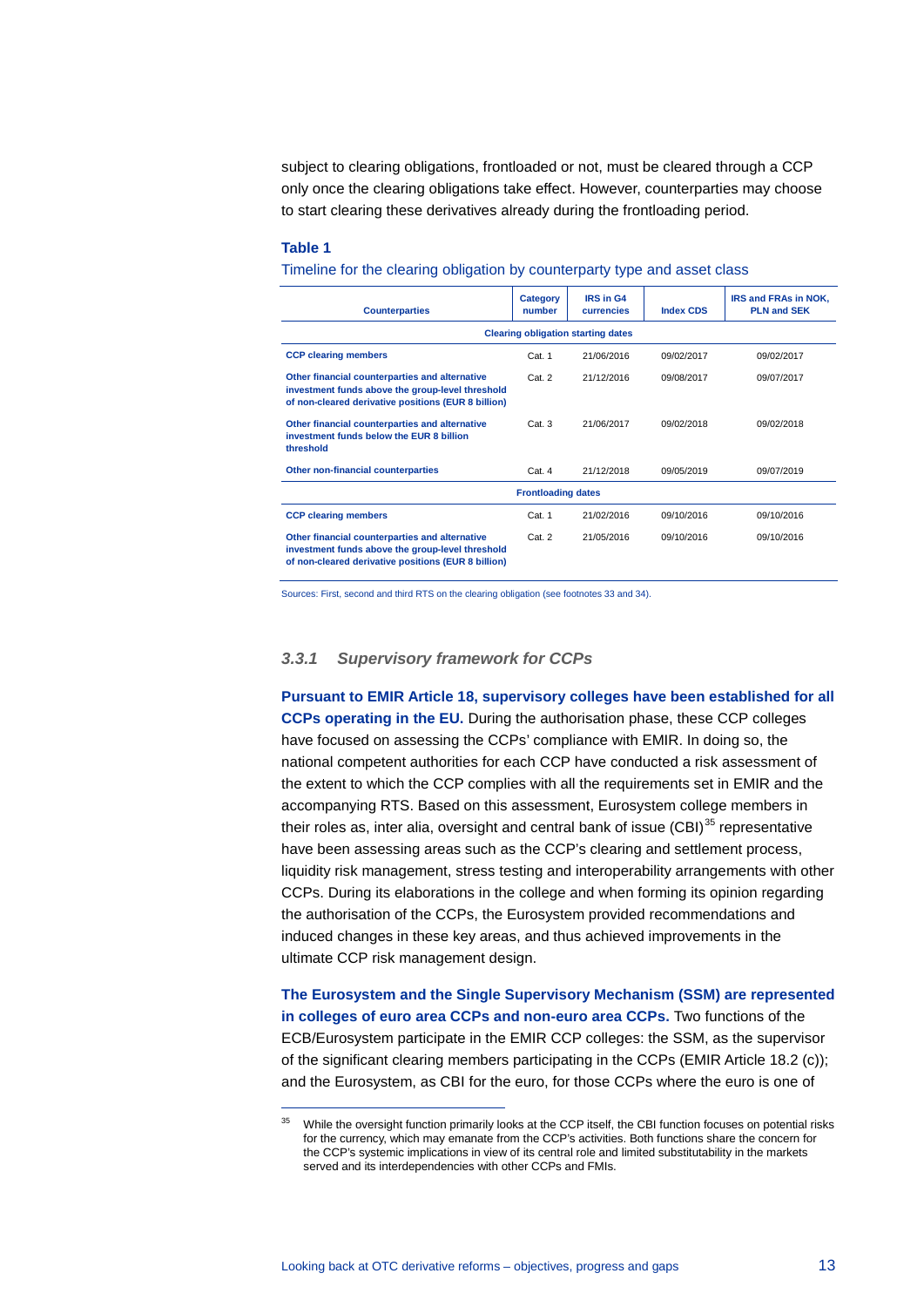the most significant currencies cleared (see Table 2). Pursuant to EMIR Article 18.2 (g) and (h), relevant members of the Eurosystem participate in EMIR colleges in their oversight capacity and as CBI for CCPs where the euro is one of the most relevant currencies cleared, notably – besides euro area CCPs – offshore CCPs which clear a significant share of financial instruments denominated in euro. For the CBI function, the Governing Council decided in December 2012 that, as a general rule, the Eurosystem is represented by the relevant euro area NCBs when the CCP is established within the euro area, and by the ECB for non- euro area CCPs.

#### **Table 2**

| <b>Country</b>        | <b>CCP</b>                                                     | <b>Connected TR</b> |  |  |
|-----------------------|----------------------------------------------------------------|---------------------|--|--|
| Euro area             |                                                                |                     |  |  |
| <b>Austria</b>        | CCP Austria Abwicklungsstelle für Börsengeschäfte GmbH (CCP.A) | $N/A^*$             |  |  |
| <b>France</b>         | <b>LCH.Clearnet SA</b>                                         | UnaVista            |  |  |
| Germany               | <b>Eurex Clearing AG</b>                                       | Regis-TR            |  |  |
|                       | European Commodity Clearing AG (ECC)                           | Regis-TR            |  |  |
| Greece                | Athens Exchange Clearing House (Athex Clear)                   | UnaVista            |  |  |
| <b>Italy</b>          | Cassa di Compensazione e Garanzia S.p.A.(CCG)                  | <b>UnaVista</b>     |  |  |
| <b>Netherlands</b>    | European Central Counterparty N.V. (EuroCCP)                   | <b>DDRL</b>         |  |  |
|                       | ICE Clear Netherlands B.V.                                     | <b>ICE</b>          |  |  |
| <b>Portugal</b>       | OMIClear                                                       | <b>DDRL</b>         |  |  |
| <b>Spain</b>          | <b>BME Clearing</b>                                            | Regis-TR            |  |  |
| Non-euro area EU      |                                                                |                     |  |  |
| <b>Sweden</b>         | Nasdaq OMX Clearing AB                                         | Regis-TR            |  |  |
| <b>United Kingdom</b> | <b>CME Clearing Europe</b>                                     | CME                 |  |  |
|                       | <b>ICE Clear Europe</b>                                        | ICE                 |  |  |
|                       | <b>LCH.Clearnet Limited</b>                                    | UnaVista            |  |  |
|                       | LME Clear Limited (observer status)                            | <b>DDRL</b>         |  |  |

List of EU CCPs showing Eurosystem CBI college representation and TR connection

Sources: CCP websites.

\* CCP.A no longer clears derivatives; it now mostly clears equities.

**In addition, the Eurosystem is – albeit only to a limited extent – involved in the recognition of third-country (i.e. non-EU) CCPs. Pursuant to Article 25.3 (f) of** EMIR, ESMA consults the Eurosystem as central bank of issue in cases where the euro is one of the most relevant currencies cleared by the CCP. However, the recognition procedure under EMIR leaves room for improvement, and the ECB sees the review of EMIR as an opportunity to rethink it. In particular, the conditions which ESMA has to consider when taking its recognition decision are limited to matters of regulatory and supervisory equivalence and supervisory cooperation. This may not provide sufficient leeway to ESMA to take into account significant concerns raised by the consulted authorities, where the current conditions for recognition are met.

### *3.3.2 Capital charges for exposures to non-qualified CCPs*

**The Basel III framework and its EU implementation via the Capital Requirements Regulation (CRR) grants EU banks lower capital requirements**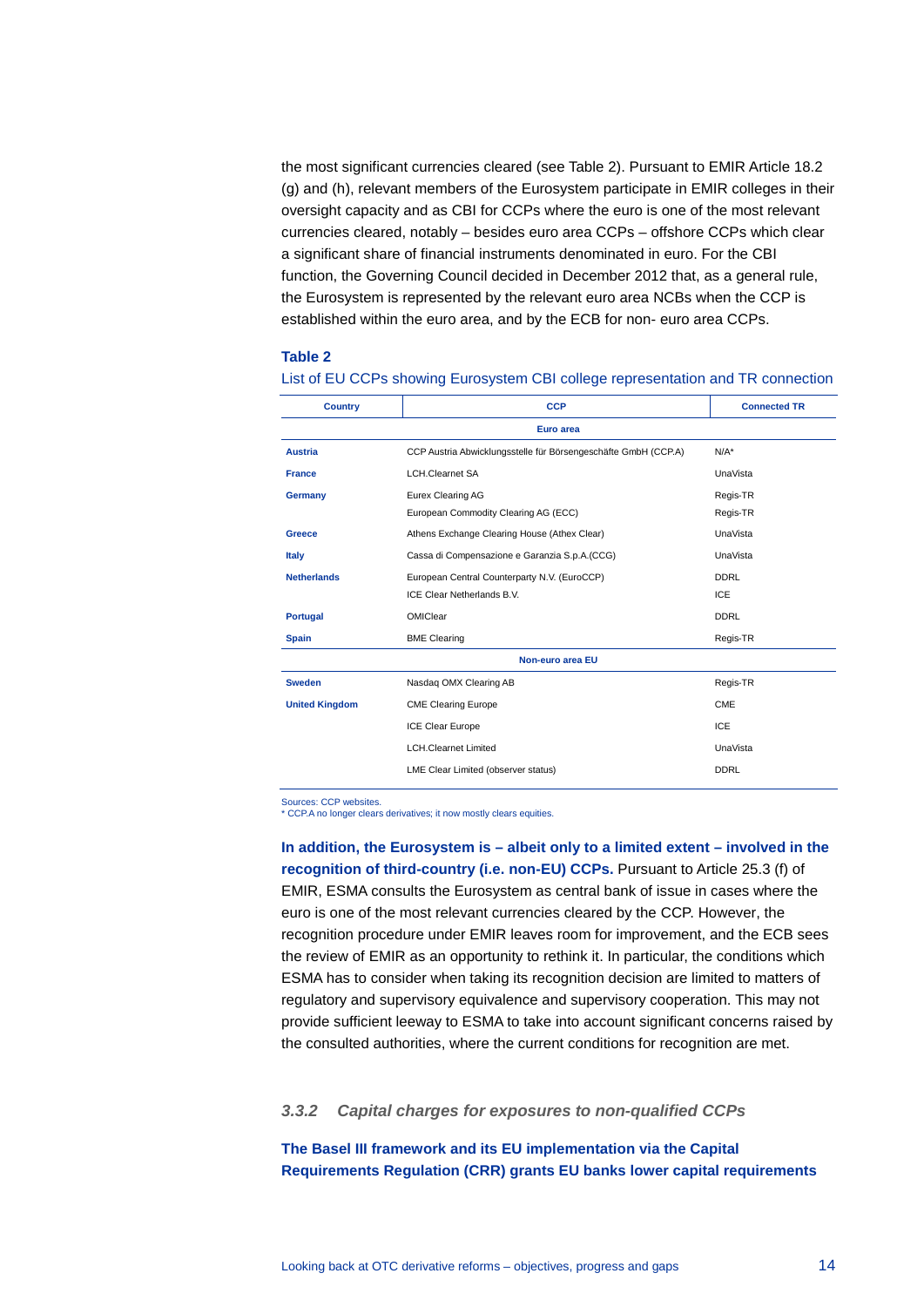#### **for their exposures to a qualified CCP (or QCCP), compared with a non-QCCP.**

Basel III introduced a capital requirement for the exposures of EU banks and their foreign subsidiaries to a CCP. A CCP gains QCCP status in the EU if it has been authorised (in the case of EU CCPs) or recognised (in the case of non-EU CCPs) under EMIR.<sup>[36](#page-14-0)</sup> Foreign CCPs can only be recognised by ESMA if the European Commission has taken a positive equivalence decision on the foreign regulatory regime for CCPs. However, the CRR also includes a transitional provision that allows CCPs not yet authorised/recognised to be treated as QCCPs by EU Member States until a given deadline (re-extended by the European Commission to 15 December 2016), unless they receive EU recognition earlier.<sup>[37](#page-14-1)</sup> The higher capital charges for exposures to non-QCCPs create incentives for banks to use QCCPs and for CCPs to seek this status if they are not yet authorised or recognised under EMIR. As regards default fund contributions and trade exposures to non-QCCPs, the capital requirement under Basel III is as follows:<sup>[38](#page-14-2)</sup>

- banks must apply a risk weight of 1,250% to their default fund contributions to a non-qualifying CCP;
- banks must apply the standardised approach for credit risk in the main framework, according to the category of the counterparty, to their trade exposure to a non-qualifying CCP.

### **3.4 Requirements for non-centrally cleared derivatives**

**EMIR requires counterparties to apply risk mitigation techniques to their noncentrally cleared derivatives, including the exchange of collateral and bilateral margining.** Article 11.3 of EMIR specifies that "financial counterparties shall have risk-management procedures that require the timely, accurate and appropriately segregated exchange of collateral with respect to OTC derivative contracts that are entered into on or after 16 August 2012". The same applies for non-financial counterparties exceeding the clearing threshold.

**ESMA, the European Banking Authority (EBA) and the European Insurance and Occupational Pensions Authority (EIOPA) have jointly issued an RTS on these risk mitigation techniques.** On 4 October 2016, the European Commission adopted a delegated regulation that specifies how margin should be exchanged for OTC derivative contracts that are not cleared by a CCP.<sup>[39](#page-14-3)</sup> It foresees a staggered implementation, starting with the entities with the largest derivative portfolios. The standard foresees a mandatory exchange of variation margin (VM) and of initial margin (IM) between the two counterparties, to protect against the default of the other counterparty, and to reflect changes in the value of the derivative position.

<span id="page-14-0"></span><sup>&</sup>lt;sup>36</sup> See e.g. Article 301 of the CRR.

<span id="page-14-1"></span><sup>&</sup>lt;sup>37</sup> ICE Clear Europe, the last EU CCP not to be authorised under EMIR, had benefited from this extension when it was finally authorised in September 2016.

<span id="page-14-2"></span><sup>38</sup> [Capital requirements for bank exposures to central counterparties,](http://www.bis.org/publ/bcbs282.pdf) BCBS, 2014, and CRR, Articles 306 to 311.

<span id="page-14-3"></span><sup>&</sup>lt;sup>39</sup> Se[e Technical Standard supplementing Regulation \(EU\) No 648/2012,](http://ec.europa.eu/finance/financial-markets/docs/derivatives/161004-delegated-act_en.pdf) European Commission, 2016.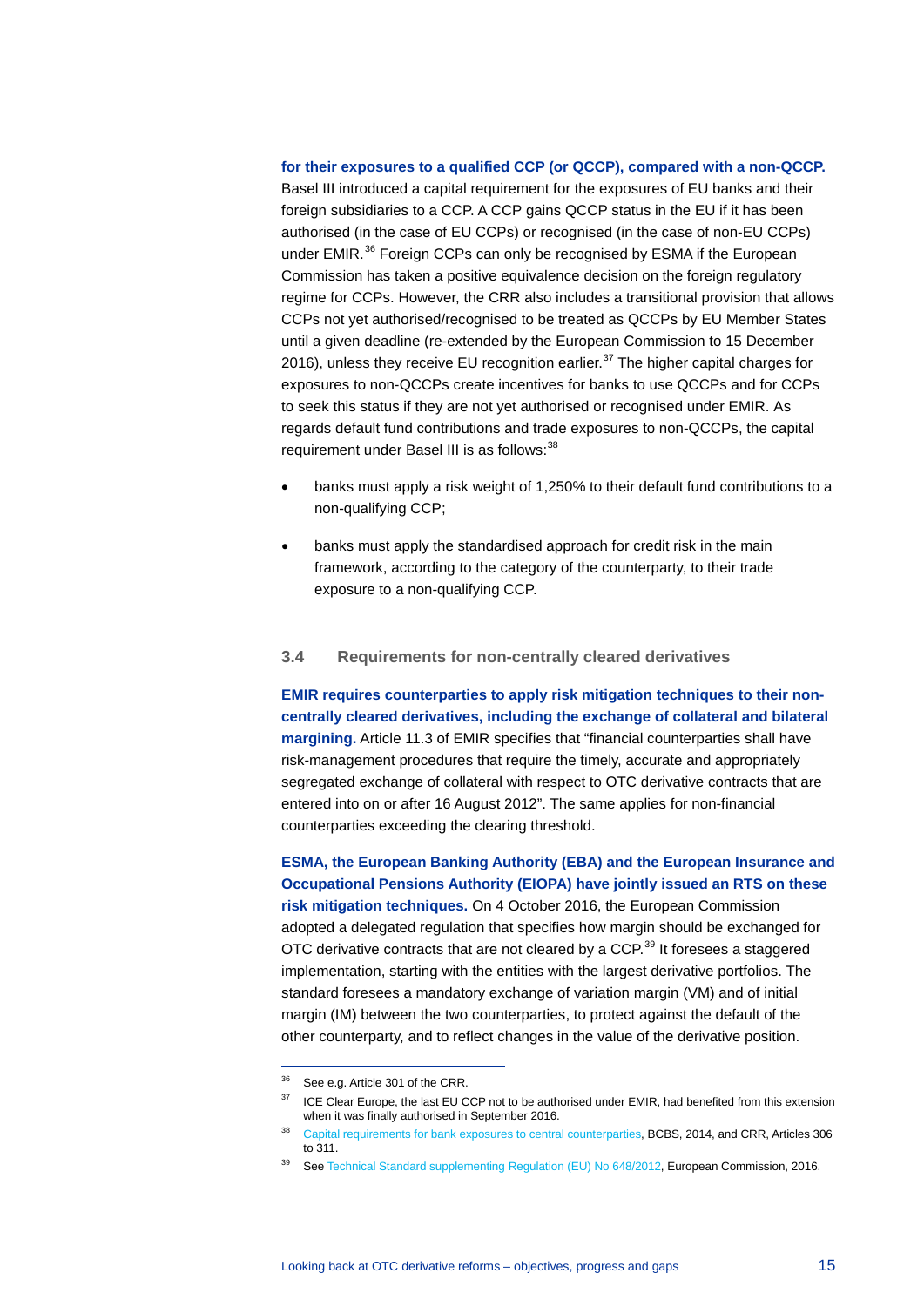Market participants may either use an internal model or standardised margin and haircut schedules to calculate initial margin requirements for their non-centrally cleared derivatives. Currently, standard models for the calculation of initial margin are developed by the industry.<sup>[40](#page-15-0)</sup> For internal margin models, while VM is based only on past price performance and therefore objective, IM is an estimate of future potential losses based on two parameters: the number of days required to replace or re-hedge positions, known as the "margin period of risk" (MPOR), and the volatility of the underlying asset during the MPOR. The RTS prescribes both parameters: a minimum ten-day MPOR and a 99% confidence interval. The standards also specify the criteria concerning intragroup exemptions from the requirements. In developing these standards, the three European Supervisory Authorities took into account the framework developed by IOSCO and the BCBS for margining requirements for noncentrally cleared derivatives, as well as the BCBS supervisory guidance for managing risks associated with the settlement of foreign exchange transactions, while also considering the specific features of European financial markets.

**The international framework for margin requirements for non-centrally cleared derivatives was finalised in March 2015.** The BCBS-IOSCO framework requires market participants either to use an internal model or a standard method to calculate margin requirements for their non-centrally cleared derivatives. It foresees a phasedin implementation, which started in a number of countries on 1 September 2016 with the entities with the largest derivative portfolios. $41$ 

# 4 Remaining gaps and issues

-

**Clearly there was a need to act at the time of the Pittsburgh summit, and a lot has been achieved since then in terms of regulatory reforms.** At the global level, the 11th progress report of the FSB concludes that "overall, progress continues to be made across the OTC derivatives reform agenda". Although since the Washington summit delays seem to be characteristic of the implementation of that agenda, in the EU today, legislative frameworks are in place in the areas of trade reporting, central clearing, and capital requirements for non-centrally cleared trades. Margin requirements for non-centrally cleared derivatives, strictly speaking not a part of the Pittsburgh commitment, are expected to come into force in 2017, and trading requirements for OTC derivatives will enter into force in January 2018.

**Work remains to be done to meet the G20 objective of making OTC derivatives markets more transparent and resilient.** [42](#page-15-2) The FSB report states that "authorities continue to note a range of implementation challenges, though international

<span id="page-15-0"></span><sup>&</sup>lt;sup>40</sup> See, for example, th[e Standard Initial Margin Model \(SIMM\)](http://www2.isda.org/functional-areas/wgmr-implementation/) developed by the International Swaps and Derivatives Association (ISDA).

<span id="page-15-1"></span><sup>41</sup> Se[e Margin requirements for non-centrally cleared derivatives,](http://www.bis.org/bcbs/publ/d317.pdf) BCBS-IOSCO, 2015. Canada, the United States and some other jurisdictions started implementing the new regime on 1 September 2016, while in Europe it is now expected to be phased in from 2017. The main new feature of the framework is the exchange of initial margin (previously only variation margin had been exchanged).

<span id="page-15-2"></span><sup>&</sup>lt;sup>42</sup> Benoît Cœuré, ECB Executive Board member, came to the same conclusion in September 2013. See [Four years after Pittsburgh: What has OTC derivatives reform achieved so far,](http://www.ecb.europa.eu/press/key/date/2013/html/sp130911.en.html) speech given at a joint Banque de France, Bank of England and ECB conference on OTC derivative reforms, Paris, 2013.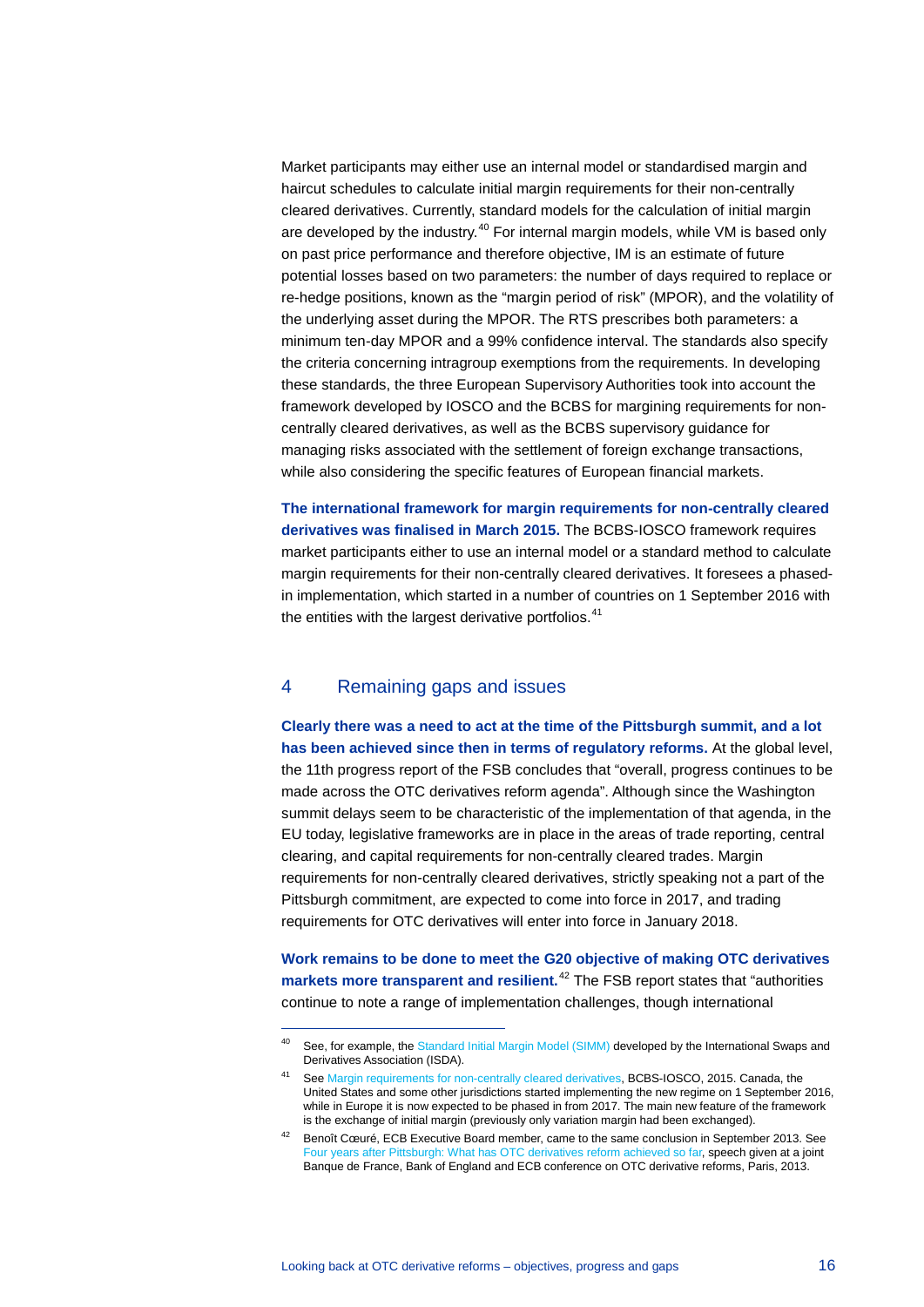workstreams that aim to address many of these challenges are underway". In Europe these challenges relate for example to trade reporting (see Section 4.3) as a result of insufficient clarity with respect to reporting, the double-reporting regime and the multiplicity of TRs. A TR is essentially a library and competition among libraries can create unnecessary complications. From this perspective, an aggregator of European TRs with access by all relevant authorities could help overcome some of the current quality and aggregation challenges. Alternatively, the challenges could be addressed by a full European harmonisation of the reporting of OTC derivatives data to TRs and by making such data available to authorities. From an ECB perspective, the lack of progress in meeting the trading requirements globally is also a concern.

# **With the increasing concentration of risks in CCPs and their growing systemic importance, efforts are needed to ensure that these risks are effectively**

**managed.** While CCPs eliminate counterparty risk among their members, their  $i$ ncreasing use concentrates systemic ris $k^{43}$  $k^{43}$  $k^{43}$  and increases interlinkages between the CCP, its members and their clients. CCPs are thus becoming "magnets of risk", and increasingly so with the clearing obligation covering more and more derivative products (see Section 3.3). This may create "single points of failure" and "buffer the system against relatively small shocks, at the risk of potentially amplifying larger ones", as some have observed<sup>44</sup>. Because of this growing systemic importance of CCPs, particularly robust arrangements must be in place to ensure that they prudently manage the increasing risks. Ongoing global and European work on CCP resilience, recovery and resolution (see Section 4.1) addresses these concerns. Additional work is also being undertaken to strengthen the stability of derivatives markets, including a further analysis of the different regulatory requirements affecting CCPs (see Section 4.2).

# **4.1 Making CCPs more resilient and easier to recover and resolve**

**In order to ensure that the increased risks of CCPs are prudently managed, they must be subject to strong requirements for resilience, recovery and resolution.**[45](#page-16-2) In concrete terms, this means that:

- As set out in the PFMIs, CCPs must be sufficiently resilient in the sense that financial resources (including margins, pre-funded default funds, and liquid resources) allow CCPs to withstand with a very high probability clearing member defaults and other extreme but plausible stress events.
- As also set out in the PFMIs and the supplementing CPMI-IOSCO guidance on the recovery of FMIs<sup>46</sup>, CCPs must have recovery plans for market conditions

<span id="page-16-0"></span><sup>43</sup> See also Lieven, H., McGoldrick, P. and Schmiedel, H., ["Central counterparties and systemic risk"](https://www.esrb.europa.eu/pub/pdf/commentaries/ESRB_commentary_1311.pdf?c7bdc8da2a559dc321fd51018bfc9502), *ESRB Macro-prudential Commentaries*, Issue No 6, 2013.

<span id="page-16-1"></span><sup>44</sup> See Domanski, D., Gambacorta, L. and Picillo, C., ["Central clearing: trends and current issues",](http://www.bis.org/publ/qtrpdf/r_qt1512g.pdf) *BIS Quarterly Review*, December 2015, p. 73.

<span id="page-16-2"></span><sup>&</sup>lt;sup>45</sup> In his speeches, Benoît Cœuré has repeatedly stressed this point; see for example "Ensuring an [adequate loss-absorbing capacity of central counterparties"](https://www.ecb.europa.eu/press/key/date/2015/html/sp150411.en.html), Chicago, 2015, and "Central counterparty recovery and resolution", London, 2014.

<span id="page-16-3"></span><sup>46</sup> [Recovery of financial market infrastructures,](http://www.bis.org/cpmi/publ/d121.htm) CPMI-IOSCO, 2014.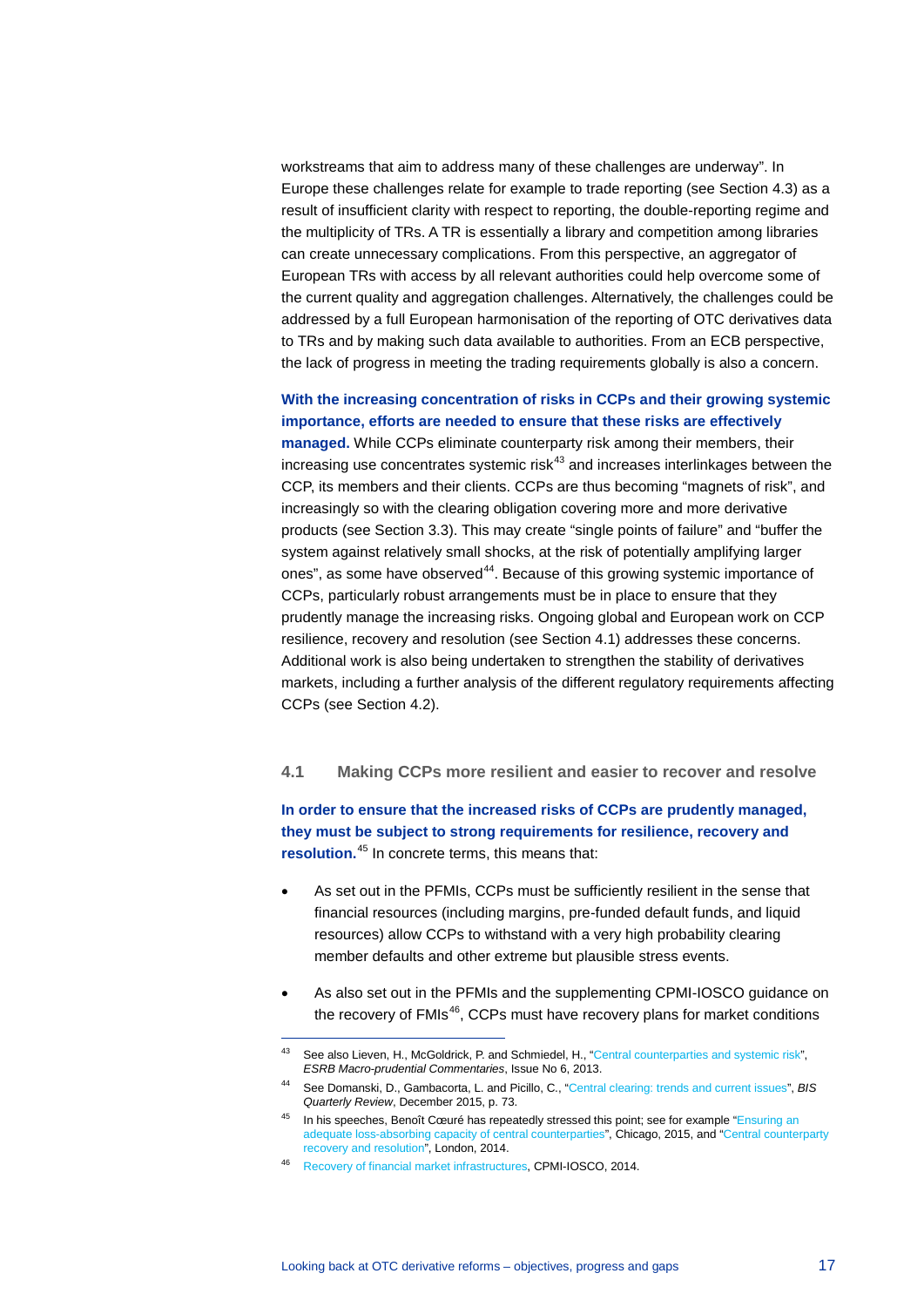which are more severe than "extreme but plausible conditions". The recovery plans should allow CCPs to address uncovered losses and liquidity shortages comprehensively and without putting an excessive or unpredictable burden on clearing members and other financial institutions, many of whom are likely to be systemically important in their own right.

Finally, in line with the FSB framework on FMI resolution published in 2014<sup>[47](#page-17-0)</sup>, authorities must develop resolution plans for CCPs to ensure that, in cases where the execution of the recovery plan may fail, is likely to fail or could endanger financial stability, the continuity of the CCPs' critical functions can be ensured with minimal systemic externalities and without using taxpayers' money.

**In April 2015 the FSB, the CPMI, IOSCO and the BCBS agreed on a wideranging work plan to further strengthen CCP resilience, recovery planning and resolution.** This work plan consists of: (i) an evaluation of existing standards related to CCP resilience and in particular loss-absorption capacity, liquidity and stress testing; (ii) a stock-take of existing CCP recovery mechanisms, including loss allocation tools, and an assessment of the need for more granular standards; (iii) a review of the existing CCP resolution regimes and resolution planning arrangements, and an assessment of the need for more granular standards; and (iv) an analysis of the interdependencies between CCPs and the banks that are their major clearing members, and of potential channels for the transmission of risk.

**All workstreams of the global CCP work plan have in the meantime advanced significantly and, with regard to resilience and recovery, the CPMI and IOSCO have published two reports in August 2016.** [48](#page-17-1) The first report assesses the implementation of the PFMIs by ten selected CCPs with respect to financial risk management and recovery practices.<sup>[49](#page-17-2)</sup> It finds that while CCPs have made meaningful progress in implementing the PFMIs, some gaps remain and should be promptly addressed, notably in the areas of recovery planning and credit and liquidity risk management. The CPMI and IOSCO intend to follow up on the findings in 2017. The second report is a consultative report, which sets out proposals for more granular guidance on several key aspects of the PFMIs, including governance, credit and liquidity stress testing, coverage of financial resources, margin, and a CCP's contribution of its financial resources to losses. [50](#page-17-3) Taking into account the feedback received in the public consultation, the CPMI and IOSCO will finalise its proposals for more granular guidance in these areas by mid-2017.

**With regard to resolution, the FSB has issued in August 2016 a discussion note on essential aspects of CCP resolution planning, and specific EU legislation has also been proposed.** The FSB note focuses on: (i) the timing of

<span id="page-17-0"></span><sup>47</sup> Key Attributes of [Effective Resolution Regimes for Financial Institutions,](http://www.fsb.org/wp-content/uploads/r_141015.pdf) FSB, FMI Annex, 2014.

<span id="page-17-1"></span><sup>48</sup> See their press release dated 16 August 2016 "Reports from CPMI-IOSCO advance regulatory agenda [on central counterparties"](https://www.bis.org/press/p160816.htm).

<sup>49</sup> Implementation monitoring of PFMI: Level 3 assessment - Report on the financial risk management [and recovery practices of 10 derivatives CCPs,](https://www.bis.org/cpmi/publ/d148.htm) CPMI-IOSCO, 2016.

<span id="page-17-3"></span><span id="page-17-2"></span><sup>50</sup> [Resilience and recovery of central counterparties \(CCPs\): Further guidance on the PFMI – consultative](http://www.bis.org/cpmi/publ/d149.pdf)  [report,](http://www.bis.org/cpmi/publ/d149.pdf) CPMI-IOSCO, 2016.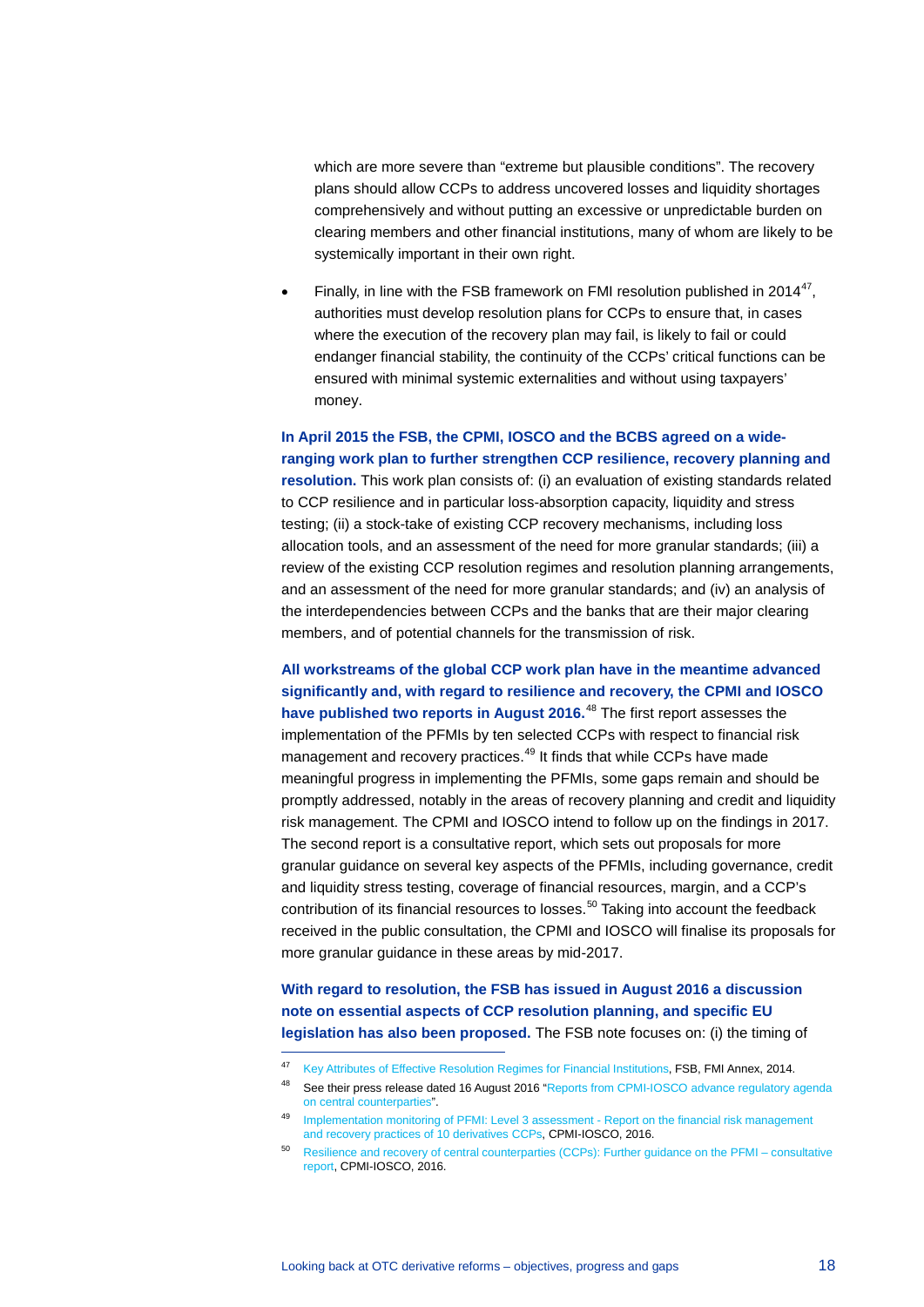entry into resolution; (ii) the adequacy of financial resources in resolution; (iii) the choice of the appropriate tools to return a CCP to a matched book; (iv) the order for allocating losses in resolution and the application of the "no creditor worse off" (NCWO) safeguard; (v) cross-border cooperation in resolution; and (vi) the overall effects of the resolution strategy on the incentives of the various stakeholders of a CCP.<sup>[51](#page-18-0)</sup> The FSB will publish a proposal for more specific guidance on CCP resolution in early 2017, with the aim of finalising the guidance by the G20 Summit in July 2017. In parallel, the European Commission has issued a legislative proposal on recovery and resolution of EU CCPs, which has been developed and will be further fine-tuned in line with the international work. $52$ 

**Work on the identification, quantification and analysis of interdependencies between CCPs and major clearing members and related systemic externalities is also progressing.** For this purpose, a joint BCBS, CPMI, FSB and IOSCO study group was established in July 2015. The group has collected data from around 20 CCPs to capture interconnections between CCPs and their direct members, indirect members, investment counterparties, liquidity providers as well as other financial institutions, and will report its findings to the parent committees in early 2017.

**While current efforts focus on the full and timely implementation of the CCP work plan, the global standard-setting bodies are already launching work to further improve the robustness of central clearing in the medium term.** In particular, in addition to the proposed further guidance on internal stress testing for CCPs, the CPMI and IOSCO have started work on conceptualising a framework for supervisory stress testing of CCPs. The aim of the exercise is to assess the collective response of a set of CCPs to the same stress event. Furthermore, the CPMI and IOSCO are developing criteria and a process for identifying CCPs that are systemically relevant in more than one jurisdiction, with the objective of setting up adequate cooperative arrangements among authorities for all relevant cross-border CCPs. Close cooperation of authorities throughout the potential lifecycle of a CCP – i.e. from ongoing risk management to potential recovery and even resolution – will provide an additional important element in ensuring that the systemic risk externalities of CCPs can be fully identified and effectively addressed.

## **4.2 Strengthening the stability of derivatives markets**

**Given the central role of CCPs in the financial system, requirements are in place to not only ensure their microprudential robustness but also strengthen the macroprudential safeguards for central clearing.** The PFMIs already require CCPs to adopt countercyclical margin and collateral haircut practices, notably to avoid sudden and steep increases of the respective requirements during an economic downturn. The PFMIs also provide that CCPs with cross-border systemic relevance or a more complex risk profile need to comply with more stringent

<span id="page-18-0"></span><sup>51</sup> [Essential Aspects of CCP Resolution Planning, Discussion Note,](http://www.fsb.org/2016/08/essential-aspects-of-ccp-resolution-planning/) FSB, 2016.

<span id="page-18-1"></span><sup>&</sup>lt;sup>52</sup> See the proposal for the [recovery and resolution of CCPs](http://ec.europa.eu/finance/financial-markets/ccp-resolution/index_en.htm) published by the European Commission on 28 November 2016.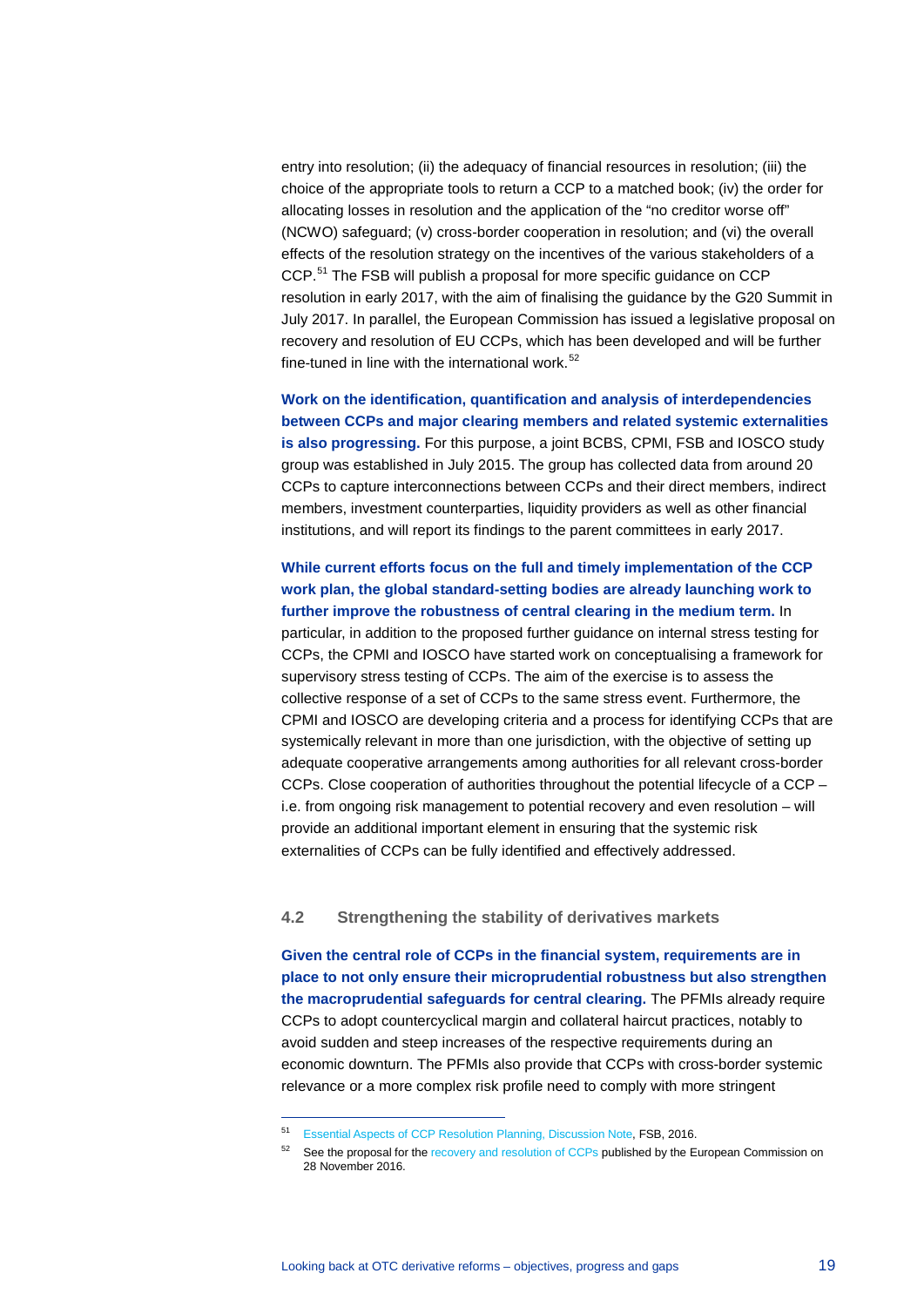requirements for financial resources, in particular by covering with prefunded or liquid financial resources the potential default of the two participants giving rise to the largest aggregate credit or liquidity exposure.<sup>[53](#page-19-0)</sup>

**Ongoing measures under the CCP work plan will further enhance the macroprudential safeguards for central clearing.** For instance, forthcoming CPMI-IOSCO guidance on CCP resilience will strengthen requirements for antiprocyclical behaviour by requiring CCPs to adopt a holistic approach in addressing these issues, using quantitative metrics and considering this aspect during the model validation process. Similarly, more stringent provisions on stress testing will introduce additional prudence in preparing for stressed market conditions. CCP recovery and resolution plans are being developed to ensure that CCPs are able to withstand even extreme market situations in a predictable and orderly fashion. Finally, the work on central clearing interdependencies will play a key role in better understanding how CCPs could propagate financial risks, while progress in crossborder cooperation among authorities will help to devise effective action to address these vulnerabilities. In the medium term, progress in supervisory stress testing, combined with regular global data collections on CCP interdependencies, could support top-down (model-based) stress testing of the central clearing network.

**In addition, there could be benefits in enabling macroprudential authorities to introduce requirements for conservative margins and collateral haircuts for OTC derivative transactions to pre-emptively address the build-up of systemic risks, including the build-up of excessive leverage in this growing market segment.** In its response to the public consultation on the review of EMIR, the ECB has proposed including minimum floors and time-varying add-ons to haircuts and margins in the macroprudential toolkit.<sup>[54](#page-19-1)</sup> This proposal would apply at the transaction level, regardless of whether the concerned trades are centrally cleared or not.

**Recent theoretical and empirical evidence supports the introduction of such tools with a broad scope.** [55](#page-19-2) The recent academic work suggests using a broad scope for a macroprudential framework to be effective.<sup>[56](#page-19-3)</sup> Furthermore, it is argued that countercyclical tools may be more effective than static tools in addressing the build-up of leverage in the financial system and the procyclicality of margins and haircuts.

**The interplay between the various regulatory requirements applied to the central clearing ecosystem also needs to be further assessed.** Having resilient clearing members and clients is important for the CCP, and a robust CCP is crucial for the clearing members and their clients. The international workstreams mentioned

<span id="page-19-0"></span><sup>53</sup> As explained in Section 2.1, the PFMIs generally require CCPs to cover the potential default of one member (i.e. the "cover-one requirement"), but the bar is raised to two members for CCPs with crossborder systemic relevance or a more complex risk profile (i.e. the "cover-two requirement").

<span id="page-19-1"></span><sup>54</sup> [ECB response to the European Commission's consultation on the review of the European Market](http://www.ecb.europa.eu/pub/pdf/other/ecb_reply_to_commission_public_consultation_emiren.pdf?d2d149511414150aa03972c156c5e9d9)  [Infrastructure Regulation \(EMIR\),](http://www.ecb.europa.eu/pub/pdf/other/ecb_reply_to_commission_public_consultation_emiren.pdf?d2d149511414150aa03972c156c5e9d9) ECB, 2015.

<span id="page-19-2"></span><sup>55</sup> See Battistini, N., Grill, M., van der Veer, K. and Marmara, P., ["A case for macroprudential margins and](https://www.ecb.europa.eu/pub/fsr/shared/pdf/sfafinancialstabilityreview201605.en.pdf?3787820cc341704e6bf4c4fb13d76a8c)  [haircuts"](https://www.ecb.europa.eu/pub/fsr/shared/pdf/sfafinancialstabilityreview201605.en.pdf?3787820cc341704e6bf4c4fb13d76a8c), *Financial Stability Review*, ECB, May 2016.

<span id="page-19-3"></span><sup>56</sup> Brumm, J., Grill, M., Kubler, F. and Schmedders, K., ["Margin regulation and volatility",](http://www.sciencedirect.com/science/article/pii/S0304393214001834) *Journal of Monetary Economics*, Vol. 75, 2015.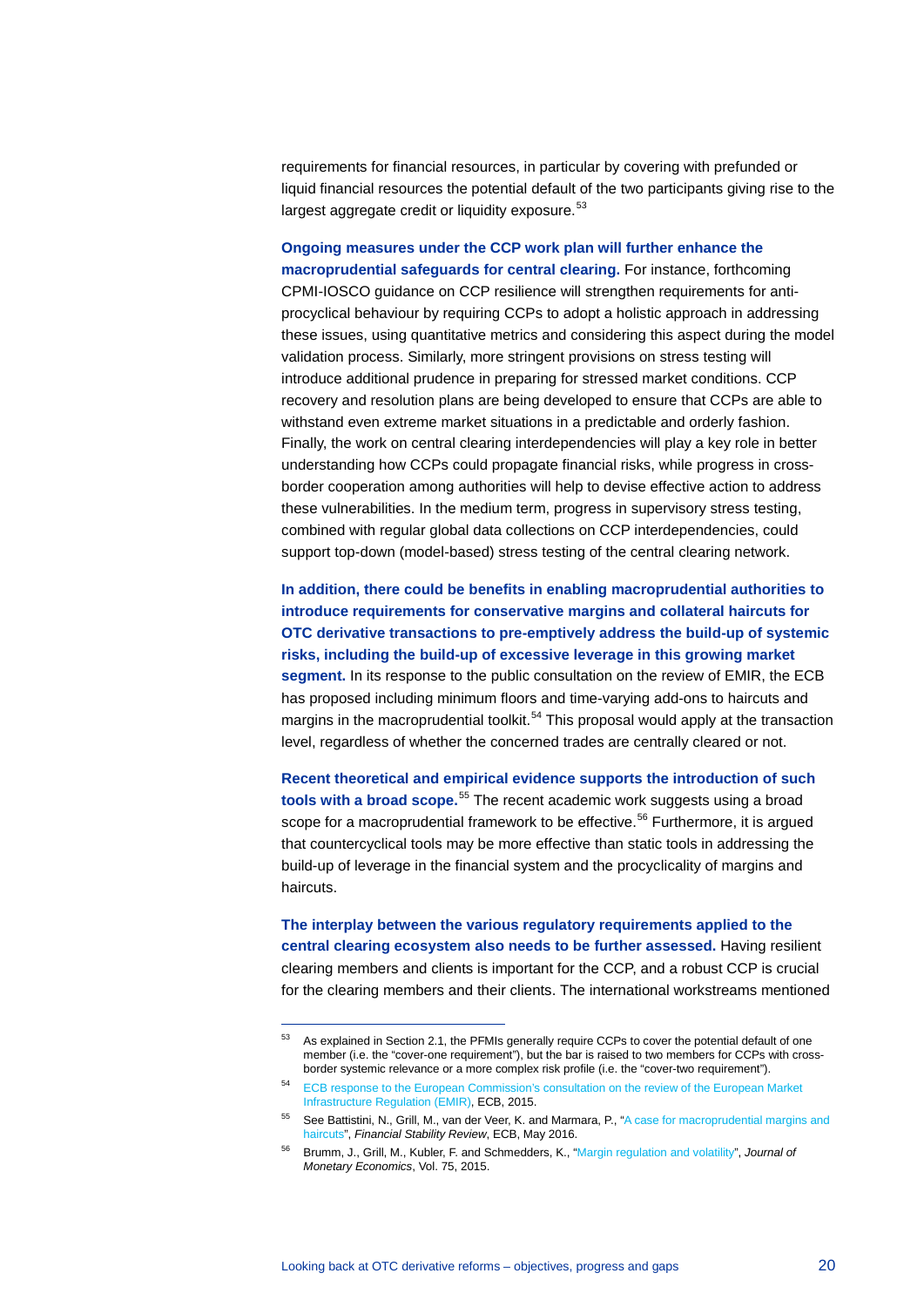in Section 4.1 in relation to central clearing interdependencies and multi-CCP supervisory stress testing will provide useful insights into the overall robustness of the central clearing ecosystem. At the same time, further (data-driven) analysis is needed to better understand how the different regulatory – mainly prudential – requirements have been summing up and how they are impacting the incentives for central clearing as well as the traditional ways of providing CCP services (for example, the shift to direct client clearing services).

## **4.3 Further improving the transparency of derivatives markets**

**The mandatory reporting of derivative transactions to authorised TRs marks an important step towards more transparency in the traditionally opaque OTC derivatives market.** EMIR data have the potential to provide regulators, supervisors and central banks with valuable input for key policy functions such as the microprudential supervision of financial institutions, supervision and oversight of market infrastructures, the design of macroprudential policies and the assessment of systemic risk. The experiences of users show, however, that gaps and shortcomings remain in the EMIR data (see Box 3), despite the progress already made.

## **Box 3**

### User experiences and remaining shortcomings of EMIR data

-

**In close collaboration, experts of the ECB and the European Systemic Risk Board (ESRB) are analysing EMIR data.**[57](#page-20-0) The findings show that the data collected by TRs can indeed provide useful insights into the structure of derivatives markets and the underlying risk exposures of market participants. However, at the same time, the work has highlighted a number of important shortcomings that still need to be addressed.

**The biggest remaining shortcoming relates to data quality.** Given the complexity of modern financial markets, it is of paramount importance that the data designated to help policymakers in safeguarding financial stability are accurate and meaningful. With this in mind, ESMA has at several points in time introduced validation rules that impose so-called "hard checks" on the data submitted to TRs. Chart A shows that the rules introduced in December 2014 were indeed successful in reducing the number of reports with missing observations for key variables. However, the ESRB/ECB experience has shown that the EMIR data continue to suffer from a number of significant quality problems that remain to be tackled in the future.

<span id="page-20-0"></span>**The data quality problems can be grouped into two main categories: the first category includes issues that are due to misreporting by the counterparties or the TRs, whereas the second category includes problems that are caused by a lack of standardisation and harmonisation.** One of the main issues detected in the first category is related to the mark-tomarket value of the reported contracts: a significant number of outstanding trades do not have an assigned mark-to-market value, despite the fact that most counterparties are required to provide daily updates for this field. An investigation by the ESRB/ECB, in collaboration with TRs, ESMA and

<sup>57</sup> See, for example, Abad et al.[, Shedding light on dark markets: First insights from the new EU-wide](https://www.esrb.europa.eu/pub/pdf/occasional/20160922_occasional_paper_11.en.pdf?c067e1f68ae0fe23925b88c613c546a8)  [OTC derivatives dataset,](https://www.esrb.europa.eu/pub/pdf/occasional/20160922_occasional_paper_11.en.pdf?c067e1f68ae0fe23925b88c613c546a8) 2016.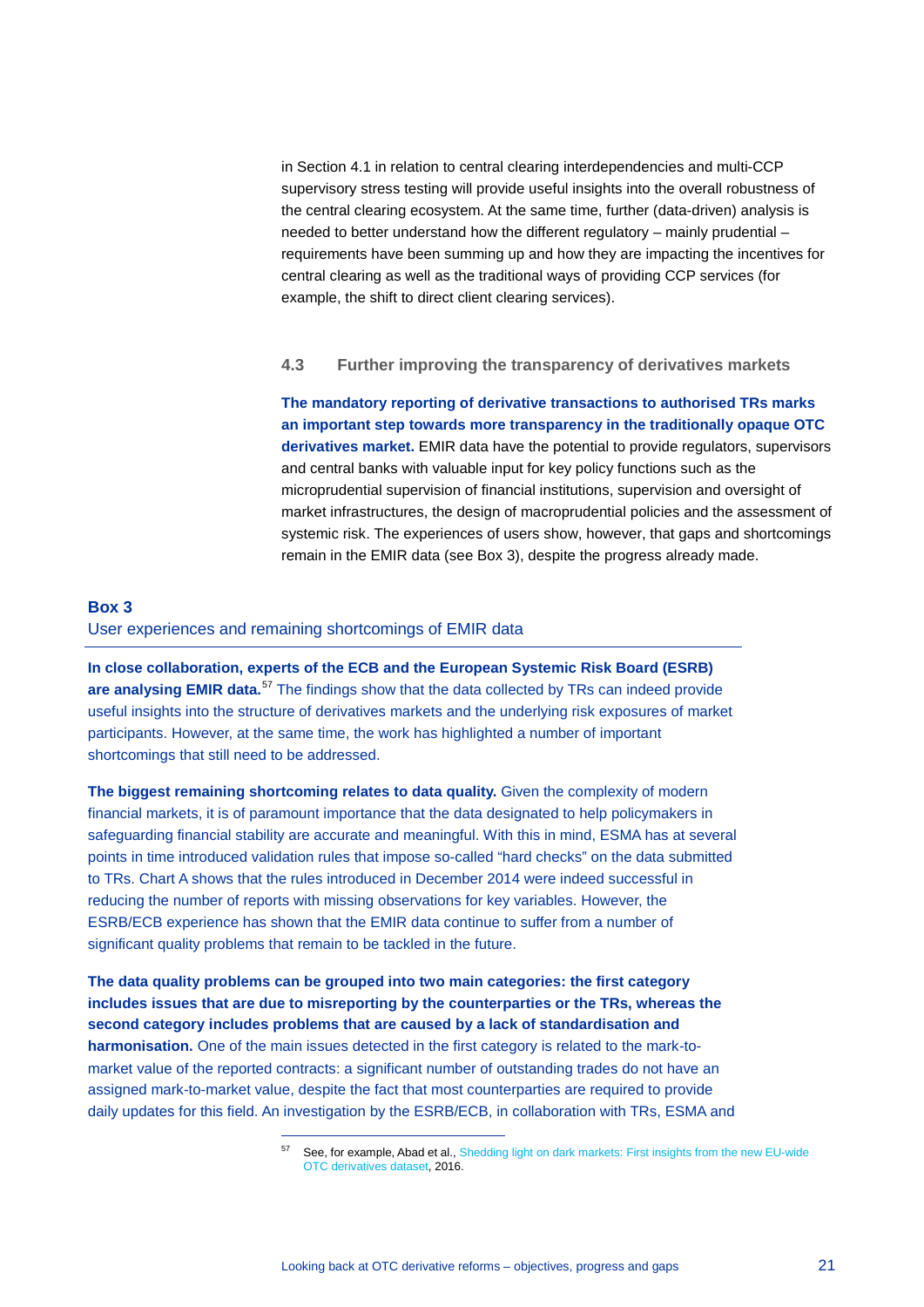national competent authorities, revealed that this issue is mainly due to (i) counterparties failing to submit cancellation messages for cancelled trades, and (ii) TRs failing to incorporate cancellation messages. While this issue can be locally addressed by the authorities analysing the data in an ad hoc fashion by eliminating the relevant observations, it highlights the fact that both TRs and counterparties (including key market players) still have considerable room to improve the underlying procedures, despite EMIR reporting having been in force for more than two years.

### **Chart A**

Percentage of missing observations for selected variables in EMIR trade state reports



Source: ECB calculations based on month-end trade state reports provided by DTCC. See Abad et al.[, Shedding light on dark markets: First insights](https://www.esrb.europa.eu/pub/pdf/occasional/20160922_occasional_paper_11.en.pdf?c067e1f68ae0fe23925b88c613c546a8)  [from the new EU-wide OTC derivatives dataset,](https://www.esrb.europa.eu/pub/pdf/occasional/20160922_occasional_paper_11.en.pdf?c067e1f68ae0fe23925b88c613c546a8) 2016, for further details. Notes: The chart shows the average percentage of missing observations across four variables: beneficiary ID, notional amount, effective date and price multiplier. The yellow vertical line refers to the first introduction in December 2014 of ESMA validation rules for the data reported to TRs.

-

**Regarding the lack of standardisation and harmonisation, a distinction can be made between local issues and global problems.** At the European level, key issues relate to the comprehensiveness of the existing RTS/ITS. Under EMIR, counterparties are required to report around 85 variables. Practice has shown that some variables need to be revised. For example, there is a single field for a maturity date, despite the fact that some important derivative contracts such as forward rate agreements and swaptions have two maturity dates. This makes it impossible to meaningfully analyse these contracts under the current reporting regime. Similarly, there is a single field for initial and variation margin, which some analysts perceive as an important shortcoming. The revised RTS on the minimum details of the data to be reported to TRs, which the European Commission adopted on 19 October 2016, are expected to help resolve these issues.<sup>[58](#page-21-0)</sup>

**Further issues relate to the harmonisation of EMIR data, both across different TRs and across the individual reports by different counterparties.** Currently, each of the six TRs authorised by ESMA provides its own set of reports to regulators, which leaves a considerable burden for end-users in terms of data consolidation (e.g. as a result of the non-mandatory provision of trade state reports mentioned in Box 2). The revised RTS/ITS put forward by ESMA on what TRs are supposed to report to authorities<sup>[59](#page-21-1)</sup> will address some of these issues, but they first need to be endorsed by the European Commission.

<span id="page-21-2"></span><span id="page-21-1"></span><span id="page-21-0"></span>**At the global level, the lack of harmonisation of several data elements**[60](#page-21-2) **does not allow the reporting agents to correctly fulfil their obligations and the authorities to properly aggregate and analyse the data.** For example, the interest rate benchmarks pertaining to interest rate swaps are provided in a free-text field under EMIR. Accordingly, the two counterparties involved in a trade often provide slightly different inputs. These shortcomings are likely to be addressed by the CPMI-IOSCO work on the UPI, UTI and other data elements (see Box 1). Another key aspect that will

<sup>58</sup> Se[e Technical Standard supplementing Regulation \(EU\) No 648/2012,](http://ec.europa.eu/transparency/regdoc/rep/3/2016/EN/3-2016-6624-EN-F1-1.PDF) European Commission, 2016.

<sup>59</sup> See the Consultation Paper on the review of the technical standards on reporting under Article 9 of [EMIR,](https://www.esma.europa.eu/sites/default/files/library/2015/11/esma-2014-1352_consultation_paper_on_the_review_of_emir_reporting_standards_under_article_9_0.pdf) ESMA, 2014.

 $60$  The lack of harmonisation of these data elements partly also stems from the lack of standardisation of the traded derivative products.